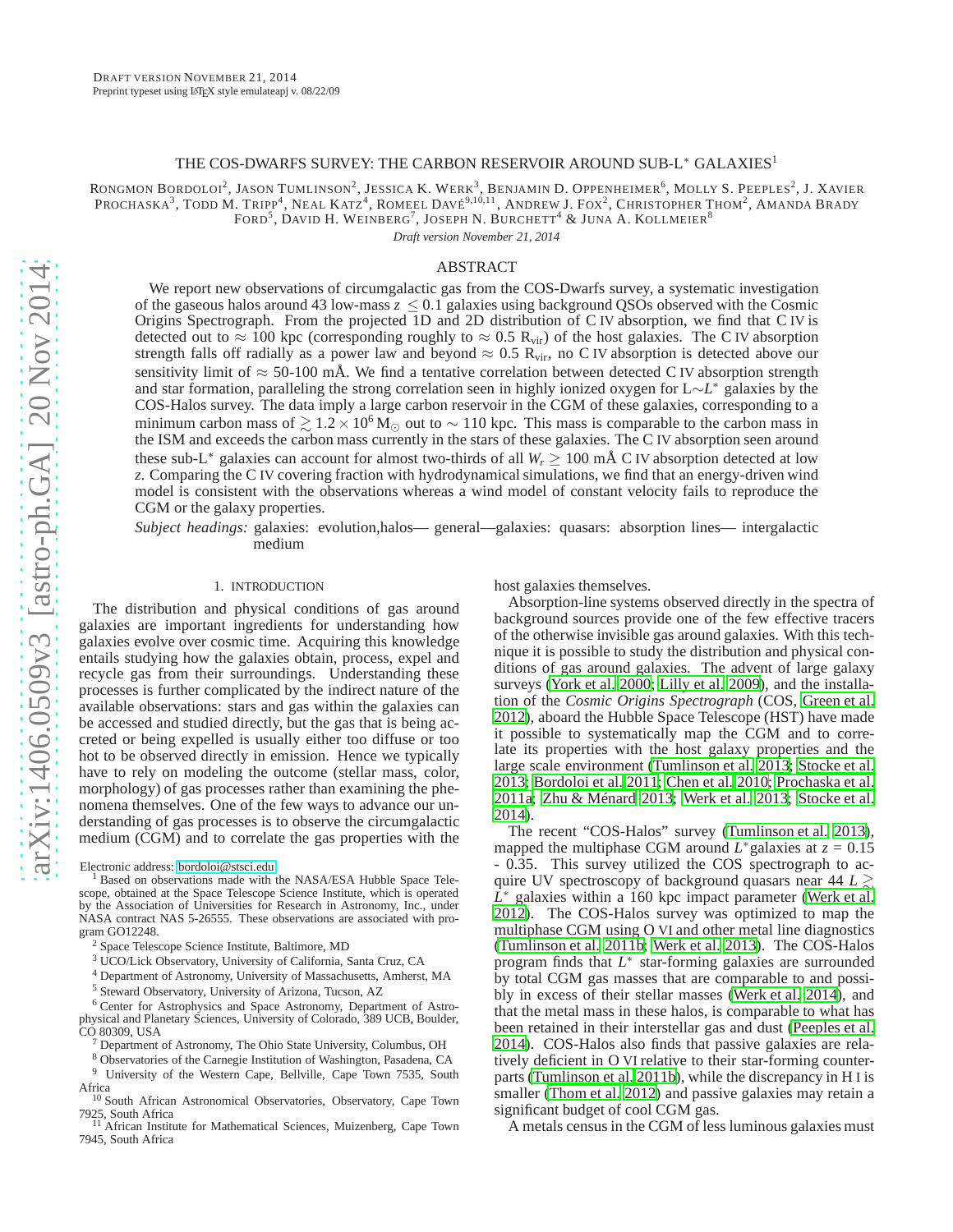be carried out at lower redshift to exploit the existing largescale, flux-limited galaxy redshift surveys such as the Sloan Digital Sky Survey (SDSS, [Abazajian et al. 2009\)](#page-14-16). However, at *z* < 0.1, the OVI doublet at 1031.93 and 1037.62 Å is not sufficiently redshifted to be efficiently observed with the high resolution COS FUV gratings, which have their best sensitivities at wavelengths greater than 1140 Å. Thus a census of metals at  $\lt L^*$  must use a tracer that is accessible at  $z \lt 0.1$ within the COS band.

This paper describes the first results of a new survey ("COS-Dwarfs") of the CGM gas surrounding a sample of L ∼ 0.006 − 0.18 *L* <sup>∗</sup> galaxies in the low-redshift Universe using COS. This is a direct follow up of the COS-Halos survey in that we focus on the CGM around low-mass galaxies. Our focus on sub-L∗galaxies is primarily motivated by a desire to extend the mass range of the existing surveys to lower masses and thereby cover a total of ∼ 3 decades in stellar mass (roughly  $M_* \approx 10^{8-11}$  M<sub>☉</sub>), to better understand the role of the CGM in galaxy formation.

In this paper we focus on the C IV  $\lambda\lambda$  1548, 1550 doublet transition, the most accessible tracer of hot and/or highly ionized gas at redshift *z* < 0.1. Strong C IV absorption has been used to trace missing metals in the IGM from  $z = 4$  to today [\(Steidel 1990;](#page-14-17) [Danforth & Shull 2008;](#page-14-18) [D'Odorico et al. 2010;](#page-14-19) [Simcoe et al. 2011;](#page-14-20) [Cooksey et al. 2010,](#page-14-21) [2013](#page-14-22)). This transition has been used extensively at higher redshifts because it is a strong resonant doublet transition giving it a distinct, easily identifiable characteristic. Also, it is observable redward of the Ly $\alpha$  forest, where it becomes easier to identify as it redshifts into the optical passbands at  $z > 1.5$ . C IV absorption line studies have found that the C IV mass density relative to the critical density ( $\Omega_{\text{CIV}}$ ) increases smoothly from  $z = 4$  $\rightarrow$  1.5 [\(D'Odorico et al. 2010](#page-14-19)) and maps well onto the  $z$  <1 measurements [\(Cooksey et al. 2010\)](#page-14-21).  $\Omega_{\text{CIV}}$  increases by a factor of 5 over  $z = 4 \rightarrow 0$ , and the comoving C IV line density *dN<sub>CIV</sub>* /*dX* increases 10-fold over  $z \sim 6 \rightarrow 0$  for  $W_r > 0.6$  Å [\(Tilton et al. 2012,](#page-14-23) [Cooksey et al. 2013](#page-14-22), [Danforth et al. 2014,](#page-14-24) Burchett et al., in preparation). This may indicate that the CGM around galaxies is being enriched steadily over the last 12 Gyr lifespan of the Universe.

However, at high redshifts it is hard to study the individual host galaxies associated with the C IV absorbers. To study the CGM traced by C IV around galaxies with well defined properties, in a statistical manner, we rely on HST UV spectroscopy of background quasars, which opens the window of the low-z Universe. The pioneering study of [Chen et al.](#page-14-25) [\(2001](#page-14-25)) compiled a C IV -galaxy pair sample of 50 galaxies within 200 kpc, using HST UV spectroscopy of UV bright quasars at  $z \approx 0.4$ . They detected C IV absorption within 100 kpc of their galaxies and found no correlation between absorbers and galaxy morphology or surface brightness. This study was a "blind survey", i.e. it entails taking the spectra of a quasar, finding the absorption line systems first and then looking for associated galaxies in follow up spectroscopic surveys. On the other hand, [Borthakur et al. \(2013\)](#page-14-26) found, using their small number of absorbers of star-bursting galaxies, that C IV absorption can be seen even at high impact parameters  $(150 \le R \le 200 \text{ kpc})$ . Individual C IV systems have also been reported, for which either no  $L \gtrsim 0.04L^*$  galaxies were found within 250 kpc [\(Tripp et al. 2006\)](#page-14-27) or only a very faint dwarf galaxy was detected at  $\sim$  200 kpc [\(Burchett et al. 2013\)](#page-14-28).

At higher redshifts, [Adelberger et al.](#page-14-29) [\(2003,](#page-14-29) [2005](#page-14-30)) observed that almost all of their  $N_{CIV} \ge 10^{14}$  cm<sup>-2</sup> absorbers are found

within  $\approx 80$  kpc of Lyman-break galaxies (LBGs) at  $2 \le z \le$ 3. Their findings were based on individual strong absorber-LBG pairs, analysis of stacked spectra of close background galaxies and LBG-C IV cross-correlation and LBG autocorrelation functions, suggesting that C IV have the same spatial distribution as the galaxies. [Steidel et al. \(2010](#page-14-31)) examined the mean C IV absorption profile around  $z \approx 2.2$  galaxies using stacked background galaxy spectra and found that the mean C IV absorption strength falls off rapidly at projected distances of 50-100 kpc. [Prochaska et al. \(2013a\)](#page-14-32) studied the CGM around  $z \approx 2$  bright quasars using closely projected foreground-background quasar pairs. They found that the CGM of quasar hosts exhibit significantly stronger C IV absorption as compared to  $z \approx 2$  LBGs, especially at impact parameters greater than 100 kpc.

In this study, akin to the COS-Halos survey, we adopt a "galaxy selected" approach [\(Bordoloi et al. 2011](#page-14-5); [Tumlinson et al. 2013](#page-14-3)). We first identify the projected galaxyquasar pairs, selected based on the galaxy properties, quasar brightness and the projected separation and then look for absorption in the rest frame of the galaxies. In the "blind" method, it is expensive to build up a statistically large sample of quasar-galaxy pairings with an impact parameter of  $\langle 100 \rangle$ kpc. The galaxy selected approach allows us to probe the inner part of the CGM by design, enabling us to have better statistics at close impact parameters. Some of the difficulties that are encountered in correctly associating foreground galaxies with individual absorption systems (e.g. owing to limitations in the depth of the associated galaxy follow-up) are mitigated by designing a galaxy selected survey around a well defined set of foreground galaxies, rather than starting with a quasar spectrum and trying to identify nearby foreground galaxies responsible for the absorption.

The aim of this paper is to probe the CGM around  $z <$ 0.1 low-mass galaxies, allowing us to systematically map the CGM traced by C IV gas out to their virial radii. Owing to their shallow potential wells, more intense radiation fields and lower metallicities, dwarf galaxies are believed to be inefficient at converting their gas content into stars [\(Schombert et al. 2001](#page-14-33)). Dwarf galaxies have higher gas fractions (ISM gas to stellar mass ratio) compared to high mass galaxies [\(Peeples et al. 2014\)](#page-14-14) and because of their shallower potential wells (compared to the  $L^*$  galaxies), this gas in principle can more easily be expelled into the CGM. Thus, such low-mass galaxies might possess a large reservoir of hidden mass in their CGM. In this work, we estimate the total CGM carbon mass, allowing us to extend the CGM metals census begun by COS-Halos [\(Peeples et al. 2014](#page-14-14)) to well below *L* ∗ .

This paper is organized as follows: Section 2 describes the design of the COS-Dwarfs survey. Section 3 describes the data collection and analysis methodology. Section 4.1 presents the 1-D and 2-D C IV radial absorption profiles. Section 4.2 presents the C IV covering fraction estimates. Section 4.3 describes the dependence of C IV absorption strength on galaxy properties and Section 4.4 presents the C IV absorption kinematics. Section 5 presents the total carbon mass estimate in the CGM of these galaxies. Section 6 shows the expected incidence of C IV absorbers corresponding to sub-L<sup>∗</sup> galaxy halos. Section 7 compares several theoretical feedback prescriptions with observations. In section 8, we compare our results with the results from previous studies. Finally in Section 9 we summarize our conclusions.

Throughout our analysis we adopted a cosmology specified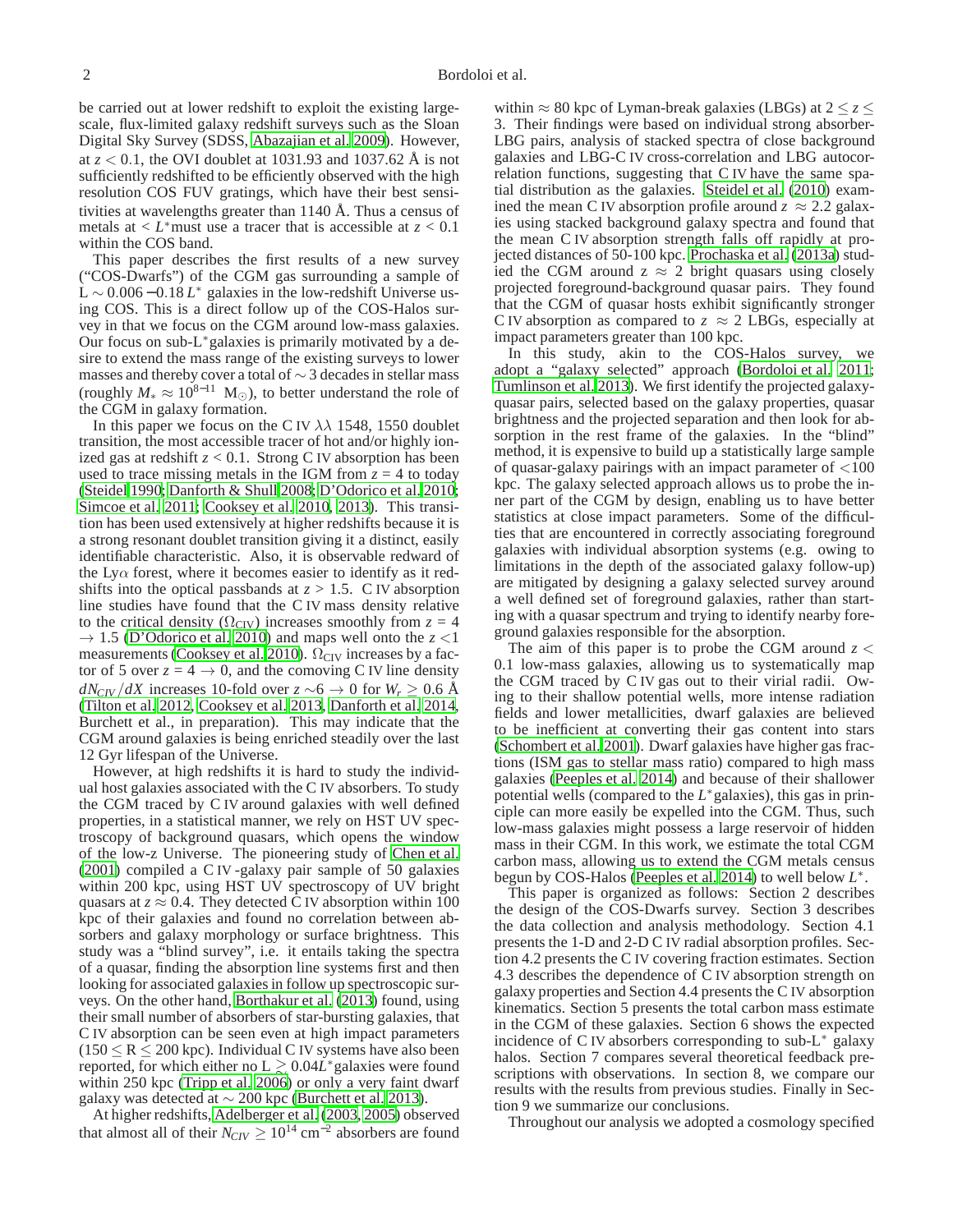

<span id="page-2-0"></span>FIG. 1.— The galaxy color-magnitude diagram (sSFR vs M∗) of all COS-Dwarfs galaxies. The blue squares and red diamonds represent star-forming and passive galaxies, respectively. The underlying distribution shows the sSFR vs M<sub>∗</sub> for SDSS galaxies from [\(Schiminovich et al. 2007](#page-14-34)).

by  $\Omega_{\rm m} = 0.238$ ,  $\Omega_{\Lambda} = 0.762$ ,  $H_0 = 73.2$  kms<sup>-1</sup> Mpc<sup>-1</sup>,  $\Omega_{\rm b} =$ 0.0416. Distances and galaxy virial radii are given in proper coordinates.

#### 2. SURVEY MOTIVATIONS AND DESIGN

Extending the COS-Halos survey to lower stellar mass can reveal how the CGM is configured and evolves as a function of stellar mass, but a new survey was required with design features that differ in many respects from COS-Halos. The requirement to select spectroscopically confirmed galaxies at  $log M_*/M_{\odot} \sim 8-9$  implied that the typical redshift needed to be lower than the median of  $z = 0.25$  in COS-Halos. Another consequence of the redshift range is that COS-Dwarfs galaxies could be selected on the basis of their SDSS *spectroscopic* redshifts [\(Abazajian et al. 2009\)](#page-14-16), rather than photometric redshifts that were employed during the initial selection of the COS-Halos galaxies [\(Werk et al. 2012\)](#page-14-11). Thus COS-Dwarfs was optimized to yield a sample of galaxies with  $log M_*/M_{\odot} \lesssim 10$  at  $z \simeq 0.01 - 0.05$  using Ly $\alpha$ , C IV and a range of other common low and intermediate ion diagnostics. The targeted sample consisted of 39 galaxies with QSO sightlines ranging out to 150 kpc (physical), lying in front of UVbright QSOs at  $z_{OSO} = 0.1 - 1$ . In addition to these galaxies, we added four galaxies that were originally selected for COS-Halos but were later omitted on the basis of low luminosity<sup>12</sup>. This yields a total of 43 galaxies that are used for this study. The sample comprises of the closest identified galaxy to each QSO sightline. No other galaxies with known redshifts from SDSS are closer than 300 kpc, though some of the sample galaxies have other galaxies at similar redshifts that are within 300-1000 kpc. We do not consider the sample biased with respect to galaxy neighbors, large-scale environment, or status as a satellite of a larger halo (in cases where neighbors are known). Throughout our analysis we assume that the closest galaxy - i.e. the one selected - is physically associated with the detected absorption.

The galaxy colors and stellar masses *M*<sup>∗</sup> were derived from the *ugriz* SDSS photometry using the template-fitting approach implemented in the *kcorrect* code [\(Blanton & Roweis](#page-14-35) [2007\)](#page-14-35) at the measured redshifts. Systematic errors from the mass-to-light ratio and IMF dominate the  $\pm 0.2$  dex error in stellar mass [\(Werk et al. 2012\)](#page-14-11). Star formation rates are estimated from the detected nebular emission lines or limited by their absence, with errors up to  $\pm 50\%$ . Fiber losses are corrected using SDSS photometry similar to [Werk et al. \(2012](#page-14-11)). For passive galaxies the SFR is given as a  $2\sigma$  upper limit. Errors on combined quantities, such as the specific star formation rate ( $sSFR = SFR/M_*$ ), are obtained from quadrature sums of the basic error terms. The specific star formation rates (sSFR) and stellar masses  $(M_*)$  of the 43 galaxies used in this study are shown in Figure [1.](#page-2-0)

The halo masses *Mhalo* are computed by interpolating along the abundance matching relation of [Moster et al. \(2010\)](#page-14-36) at the stellar mass of the galaxy. We scale the projected distance from the sightline to the center of the host galaxy (impact parameter, R) to the virial radius of the galaxy, approximated here as  $R_{200}$ , the radius at which the halo mass density is 200 times the critical matter density of the universe. This is given as

$$
R_{200}^3 = 3M_{halo} / 4\pi \Delta_{vir} \rho_{matter}
$$
 (1)

where  $\rho_{\text{matter}}$  is the critical density at the galaxy redshift times  $\Omega_{\rm m}$ , and  $\Delta_{\rm vir} = 200$ . At the typical redshifts of the COS-Dwarfs galaxies ( $z \sim 0.025$ ), R<sub>200</sub> is slightly larger than the virial radius by a factor of ∼1.2. Systematic errors in the stellar mass estimates and the scatter and uncertainty in the  $M_{halo}$  $-M_*$  relation gives an uncertainty in  $R_{200}$  of approximately 50%. Throughout this work we refer to this quantity  $R_{200}$  as R<sub>vir</sub>, as is commonly done. We refer the reader to [Werk et al.](#page-14-11) [\(2012\)](#page-14-11) for detailed methodology of measuring galaxy properties. All the relevant galaxy properties are tabulated in Table [1.](#page-15-0)

### 3. DATA COLLECTION AND ANALYSIS

The data reduction and analysis procedures for the present study follow the procedures described by [Meiring et al.](#page-14-37) [\(2011\)](#page-14-37) and [Tumlinson et al.](#page-14-38) [\(2011a\)](#page-14-38). In short, we obtain line measurements from 1D spectra that have been merged from individual exposures with different COS UV gratings and central wavelengths. The summation is done in counts per oversampled bin, once the different sub-exposures have been shifted into alignment based on common Milky Way interstellar absorption lines. The photocathode grid wires above the COS microchannel plates, casting shadows onto the detector are the main source of fixed-pattern noise in our data. Smaller fluctuations caused by the microchannel plate pores generally do not appear at the S/N ratios of our data. There are other fixed-pattern noise features that must also be removed. We adopted flat-field reference files prepared and communicated to us by D. Massa at STScI and filtered for high-frequency noise by E. Jenkins. These 1D files allow us to correct the shadowed pixels by modifying the effective exposure time and count rate in each pixel prior to coadding it with the others. These flats do not correct for depressions in COS spectra caused by gain sag in some regions of the detector after prolonged exposure to bright geocoronal emission lines [\(Sahnow et al. 2011](#page-14-39)). These gain-sag features can mimic real absorption lines, but the affected regions are flagged by the CALCOS pipeline [\(Holland et al. 2012\)](#page-14-40). To avoid creating bogus absorption features, we reject the flagged gainsag regions in the coaddition process. The resulting 1D, flatcorrected spectra are binned to Nyquist sampling with two bins per resolution element and a S/N of ∼ 10-12 per COS

<sup>&</sup>lt;sup>12</sup> These galaxies were all selected for COS-Halos on the basis of photometric redshifts but were found by later spectroscopic measurements [\(Werk et al. 2012](#page-14-11)) to have redshifts too low, and thus stellar masses too low, to be part of that sample. They are listed in Table 2 of [Tumlinson et al. \(2013](#page-14-3)).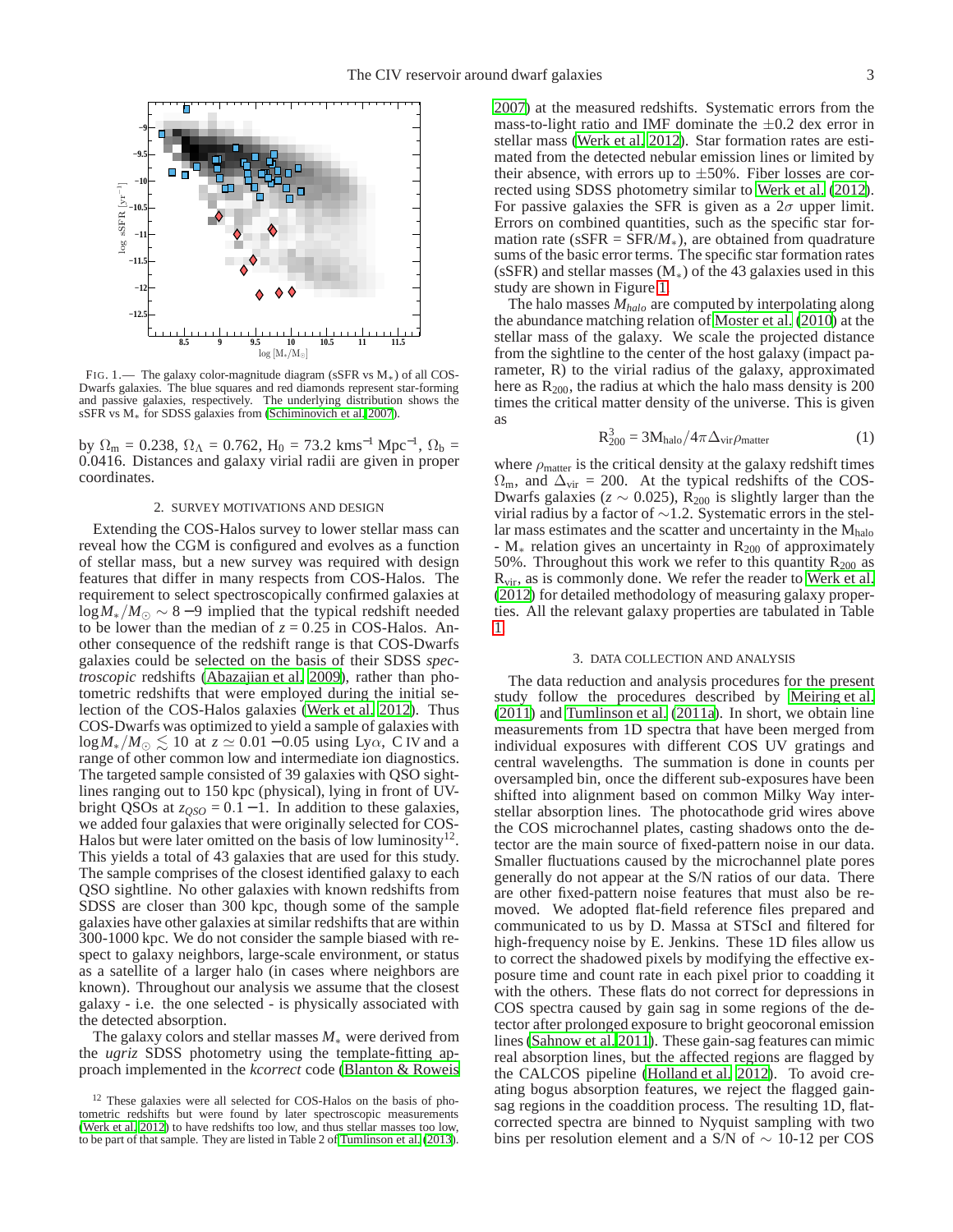resolution element (FWHM  $\simeq 18$  km s<sup>-1</sup>). The fully reduced spectra are in units of counts per second with appropriate errors from counting statistics (Poisson) and errors propagated from the CALCOS [\(Holland et al. 2012\)](#page-14-40) calibration steps.

With fully reduced spectra, we proceed with a semiautomated framework developed for COS-Halos to identify and measure the absorption lines associated with the foreground galaxies. We refer the reader to [Tumlinson et al.](#page-14-3) [\(2013](#page-14-3)) for a detailed description of the method and only briefly summarize the steps here. We shift the reduced, coadded quasar COS spectrum to the rest-frame of the foreground galaxy, setting  $v = 0$  km s<sup>-1</sup> to the systemic redshift of the foreground galaxy. The systemic redshifts of the galaxies are measured to high precision ( $\sigma_{specz} \sim 30 \text{ km s}^{-1}$  in the rest-frame) and we can focus on common lines at predictable places in observed wavelength. A detected absorption line is considered to be associated with a galaxy if it is within  $\pm$ 600 km s<sup> $-1$ </sup> of the systemic redshift of the galaxy. Short slices of data within  $\pm$  600 km s<sup>-1</sup> of the systemic redshift of the galaxy are extracted around each line of interest, including the C IV doublet and Ly $\alpha$ , CII 1334, SiIII 1206, SiIV 1393, SiIV 1402. Each slice is independently continuum-normalized using a fifth-order Legendre polynomial, and the equivalent width and column density of the absorption is measured (as a detection or an upper limit for non-detections) using the apparent optical depth (AOD) method of [Savage & Sembach](#page-14-41) [\(1991](#page-14-41)). For the key ion C IV, we visually inspect each doublet to confirm their presence and search for contamination, and to set the velocity range for AOD integration. To minimize contamination from other intervening absorption line systems or from the foreground ISM of the Milky Way, we attempt to identify every detection feature within a  $\pm$  600 km s<sup>-1</sup> range at the position of the C IV absorption doublet. Most such features are not associated with the target galaxy and are positively identified HI or metal lines associated with other absorbers at different redshifts along the line of sight. We confirm the presence of the C IV absorption doublet by excluding any alternate identification for the doublet and by looking at their apparent optical depth profiles. We accept apparent optical depth ratios ranging from 2:1 to 1:1 and require that the C IV absorption is aligned within  $\pm 200$  km s<sup>-1</sup> of Ly $\alpha$  and other detected metal lines in that absorption system.

In addition to the AOD-derived column densities, we fit Voigt profiles to both absorption lines of the C IV doublet, to assess kinematic component structure and to estimate column densities for severely blended lines. The profile fitting improves on direct line integration of column densities using information about line shape and placement to constrain the fit. It also helps assess line saturation by taking into account the true line-spread function (LSF) of the instrument. We refer the reader to [Tumlinson et al.](#page-14-3) [\(2013\)](#page-14-3) for a detailed description of the Voigt profile fitting method. To summarize, we use an IDL iterative fitting program using the MPFIT software to optimize the fit and to estimate the errors on the fits. We fit column density *N*, Doppler *b* parameter, and velocity offset *v* for each component simultaneously for each C IV doublet. The initial parameters, including the number of components to be fitted, are set after visual examination of the data. The best fit parameters are obtained by performing  $\chi^2$  minimization around  $\pm$  600 km s<sup>-1</sup> of the foreground galaxy systemic redshift using the Levenberg-Marquardt algorithm. The detected C IV absorption lines and the corresponding Voigt profile fits are shown in the Appendix (Figure [11\)](#page-17-0). C IV absorption at

these redshifts are detected on the G160M grating of the COS spectrograph. For each individual quasar spectrum, we compute the S/N and  $3\sigma$  detection threshold at the C IV rest frame. The quoted  $3\sigma$  detection thresholds are the mean uncertainty in measuring the C IV rest frame equivalent width with a 100 km s<sup>-1</sup> velocity window, within  $\pm 600$  km s<sup>-1</sup> of the C IV line. All the measurements and galaxy properties are summarized in Table [1.](#page-15-0)

## 4. RESULTS

In the following sections we discuss the variation of C IV absorption with different properties of the foreground galaxies, examining the radial profile, the dependence on galaxy sSFR, and absorber kinematics.

## 4.1. *The Spatial Distribution of C IV Absorption Around Galaxies*

To estimate the spatial extent of C IV absorption around these galaxies, we examine how the C IV rest-frame equivalent width  $(W_r)$  and column density  $(N_{\text{CIV}})$  depend on the impact parameters  $(R)$  and the virial radii  $R_{vir}$  of the host galaxies. Figure [2](#page-4-0) shows the 1-D C IV absorption profile around 43 galaxies as a function of R (left panels) and  $R_{vir}$  (right panels). C IV absorption is seen around 17 galaxies (filled symbols), and no absorption is detected around 26 galaxies (open symbols). A galaxy is defined to be star-forming (blue squares) if its specific star formation rate (sSFR) is greater than  $\log$  sSFR  $\ge$  -10.6.

Figure [2](#page-4-0) reveals that the strongest C IV absorption is detected at smaller impact parameters. The CGM around these galaxies shows a drop in C IV absorption beyond a radius of  $\sim$ 110 kpc ( $\gtrsim$ 0.5 R<sub>vir</sub>), (see also [Liang & Chen 2014](#page-14-42) for a similar finding). All  $\log N_{CIV} \geq 14$  absorption lines are detected within  $\approx$  90 kpc of the galaxies. We parametrize the radial fall off in C IV absorption by characterizing the 1D radial profile in Figure [2,](#page-4-0) in terms of a power law with an exponential fall off. This characterization is given as

<span id="page-3-0"></span>
$$
\langle W_{r}(R) \rangle = W_{0} \times \left(\frac{R}{R_{x}}\right)^{-1} \times \exp\left(\frac{-R_{vir}}{R_{x}}\right)
$$
 (2)

Here the characteristic radius  $R_x$  sets the power of the exponential fall off for a galaxy with a given  $R_{\rm vir}$ . We perform a maximum likelihood fit to the data to obtain the best fit parameters as  $R_x = 105 \pm 27$  kpc and,  $W_0 = 0.6 \pm 0.3$ Å. The fitted mean absorption profile with  $\langle R_{\rm vir} \rangle = 203$  kpc is the dashed red line in the top left panel of Figure [2.](#page-4-0)

Figure [2](#page-4-0) further reveals that the C IV absorption is patchy even at low impact parameters. At  $R \le 60$  kpc, 53% (9 out of 17) of galaxies are associated with C IV absorption while 40% of the entire sample (17 out of 43) is associated with C IV absorption ( $W_r \geq 90$  mÅ). Even after excluding three nondetections with > 90 mÅ  $3\sigma$  detection thresholds (Table [1\)](#page-15-0), we find that 43% of the entire sample (17 out of 40) is associated with C IV absorption. The patchiness is also evident in the scatter of C IV absorption strength for the detected absorbers (standard deviation  $= 208$  mÅ).

For star-forming galaxies, the COS-Dwarfs data clearly shows a trend between virial radius  $(R_{\rm vir})$  and C IV absorption strength, that is quite similar to that observed for Mg II absorption (e.g. [Chen et al. 2010,](#page-14-6) [Bordoloi et al. 2011,](#page-14-5) [Werk et al. 2013\)](#page-14-9). As we probe the innermost CGM at small virial radii, increasingly stronger C IV absorbers are detected. This is different than the radial profile observed for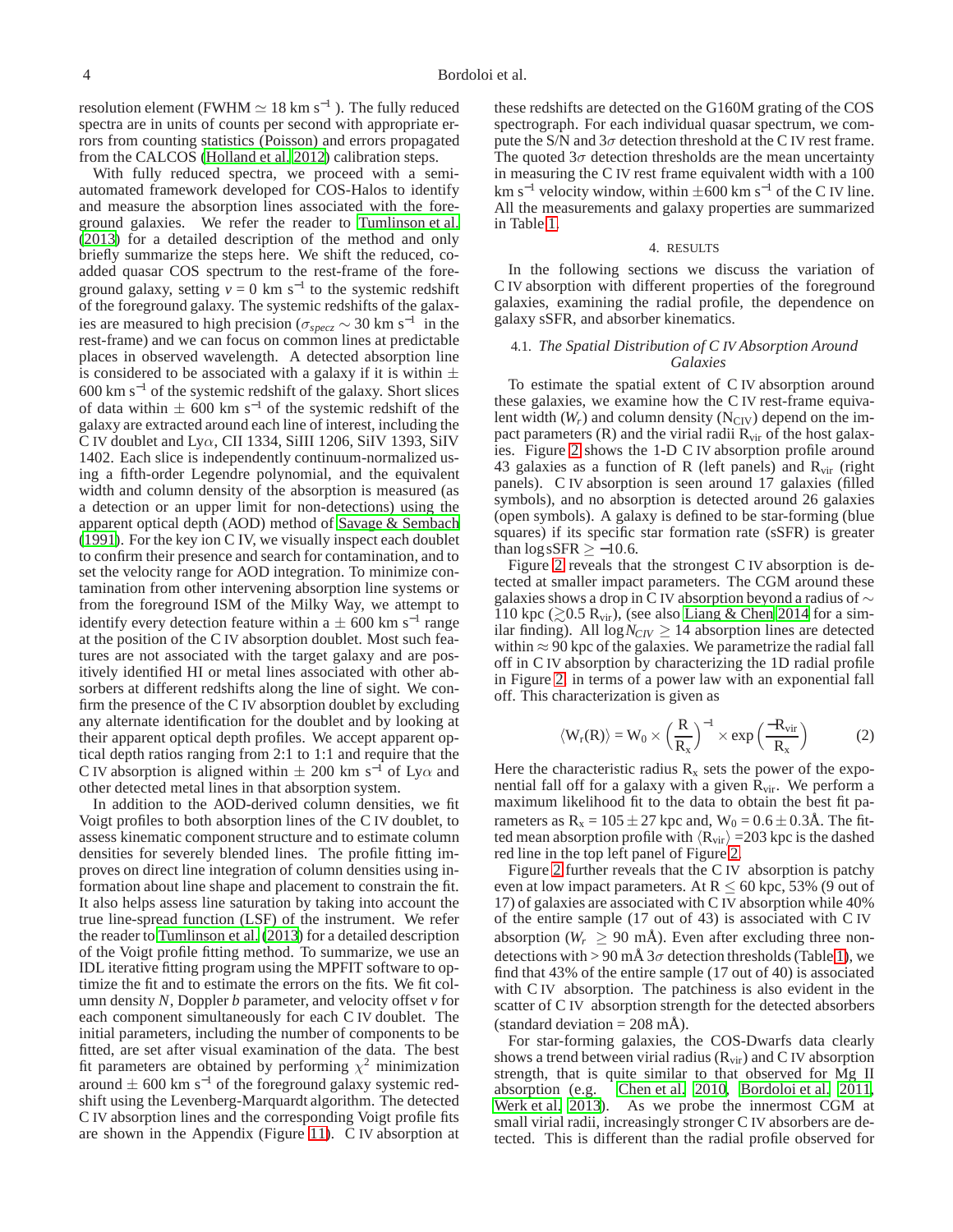

<span id="page-4-0"></span>FIG. 2.— The 1-D C IV absorption profile around the COS-Dwarfs galaxies, in terms of R (left panels) and R<sub>vir</sub> (right panels). The blue squares and red diamonds represent star-forming and passive galaxies respectively. T limits of non-detections. Absorption strength declines with increasing projected galactocentric radius and no C IV absorption is detected beyond  $R \gtrsim 110$  kpc. The dashed red line represents the best fit radial profile to the data given by equation [2.](#page-3-0) Bottom Panels show the C IV absorption radial profile in terms of AOD column densities. The filled symbols with upward arrows are lower limits on C IV column densities.



<span id="page-4-1"></span>FIG. 3.— The projected 2-D C IV absorption radial profile around the COS-Dwarfs galaxies, in terms of R (left panel) and  $R_{vir}$  (right panel). The open squares indicate non-detections and the filled squares are detections. The detections are color coded to reflect their AOD column densities. The points lying along the y-axis represent lines of sight passing along the projected minor axis of the galaxy and the points lying along the x-axis represent lines of sight passing along the projected major axis of the galaxy.

O VI [\(Tumlinson et al. 2011b](#page-14-12)), where the O VI radial profile for star-forming galaxies is flat out to 150 kpc and there are very few non-detections. The observed C IV absorption profile is also not consistent with the O VI absorption profile observed around >0.1*L* <sup>∗</sup>galaxies at *z* <0.2 [\(Prochaska et al.](#page-14-43)

[2011b\)](#page-14-43). They detected extended ( $\approx$ 200 kpc) O VI absorption around >0.1L<sup>\*</sup>galaxies with high covering fraction ( $\approx$  80%). However, [Prochaska et al. \(2011b\)](#page-14-43) found that, their small sample of dwarf galaxies (<0.1L<sup>\*</sup>), exhibit much lower O VI covering fraction for R  $>$  50 kpc at  $\langle z \rangle \approx 0.04$ . It should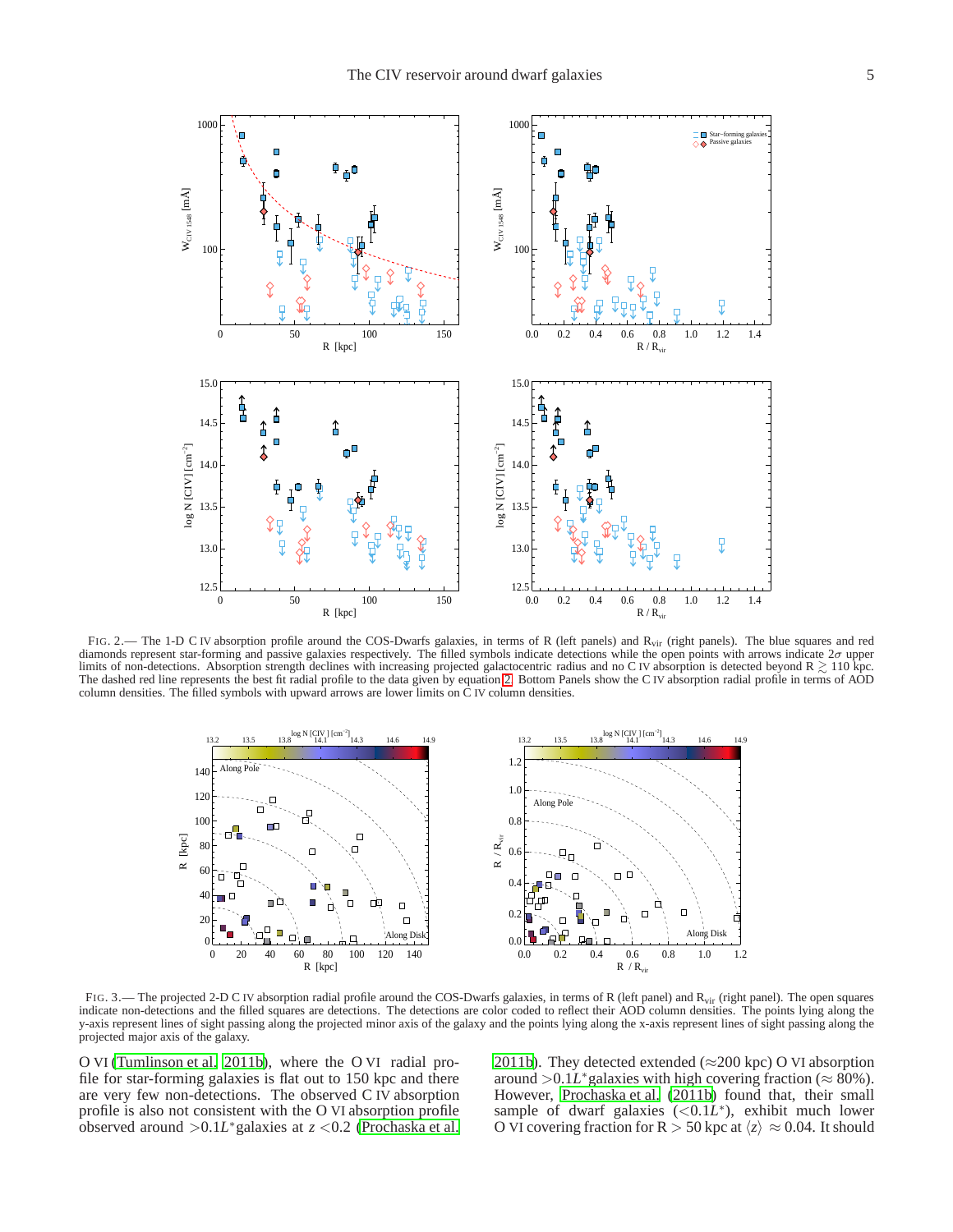

<span id="page-5-0"></span>FIG. 4.— The C IV absorption covering fraction around galaxies, in terms of R (left panels) and R<sub>vir</sub> (right panels). The error bars on covering fraction represent the 68% confidence intervals. The horizontal dashed lines are range bars indicating the width of the radial bins. Top panels: The blue squares and red diamonds are covering fraction estimates for star-forming and passive galaxies, respectively, while the gray squares are covering fractions for all galaxies with *W* ≥100 mÅ. The covering fraction drops sharply beyond 0.2 $R_{vir}$  and is zero at  $R_{vir} \gtrsim 0.5$ . Even very close to the galaxies, the C IV covering fraction is not unity. Bottom Panels: Covering fraction for C IV absorption around galaxies for *W* ≥ 100 mÅ (gray squares) and *W* ≥ 300 mÅ (blue circles), respectively.

be noted that O VI and C IV have different ionization potentials, and hence they trace CGM gas with different physical conditions. In particular, O VI is believed to trace more diffuse gas in the CGM compared to C IV . Part of the discrepancy between the C IV and O VI radial profiles could owe to different species tracing gases with different physical conditions. However, some absorbers show a remarkable kinematical correlation of the velocity centroids and line widths of species ranging from H I, Mg II, and C II up to O VI and NeVIII [\(Tripp et al. 2008,](#page-14-44) [2011;](#page-14-45) [Meiring et al. 2013;](#page-14-46) [Savage et al. 2014\)](#page-14-47). In these absorbers, models indicate that the low and high-ionization species must arise in different phases, but somehow the different phases are forced to move together and likely originate in the same general spatial region. Unfortunately, most current low-z absorber samples do not provide simultaneous coverage of C IV and O VI , but in a small number of cases where C IV and O VI are both observed, they are often found to be well-aligned and have essentially identical kinematics [\(Tripp et al. 2006;](#page-14-27) [Savage et al.](#page-14-47) [2014\)](#page-14-47). Thus, the different radial profiles from COS-Dwarfs and COS-Halos could alternatively be an intrinsic difference between sub-L<sup>\*</sup>and L<sup>\*</sup>galaxies.

#### 4.1.1. *Two-dimensional C IV absorption profile*

Since these low redshift galaxies have well resolved light profiles from ground based imaging, we use SDSS r band photometric measurements for each foreground galaxy to study the azimuthal dependence of C IV absorption. We compute the azimuthal angle  $(\phi)$ , the projected angle that the quasar line of sight makes with the projected major axis of the galaxy, by using SExtractor [\(Bertin & Arnouts 1996\)](#page-14-48) to estimate the position angle and the axis ratio. The azimuthal angles are presented in Table [1.](#page-15-0) The sense of the azimuthal angle is such that any sightline passing along the projected major axis of the galaxy is assigned  $\phi = 90^\circ$  and any sight line passing along the projected minor axis of the galaxy is assigned  $\phi = \overline{0}^\circ$ .

Figure [3](#page-4-1) shows the projected 2-D C IV absorption profile around the COS-Dwarfs galaxies in terms of R and  $R_{\rm vir}$  respectively. The open squares are the non-detections and the filled squares are color coded to reflect their absorption strengths. Visual inspection of Figure [3](#page-4-1) shows that stronger absorbers have a marginal preference to be aligned towards the minor axis of the galaxies, however this trend is not statistically significant. A two sample KS test does not rule out the null hypothesis that the C IV absorbers are spherically distributed around the galaxies at 10% significance. Comparing the azimuthal asymmetry of C IV and Mg II absorption line systems [\(Bordoloi et al. 2011;](#page-14-5) [Bordoloi et al. 2014](#page-14-49)) will allow us to constrain the geometry of the multi phase CGM in a unique way. The strong Mg II absorbers are preferentially seen along the projected minor axis of disk galaxies. However, if the observed C IV detections represent any azimuthal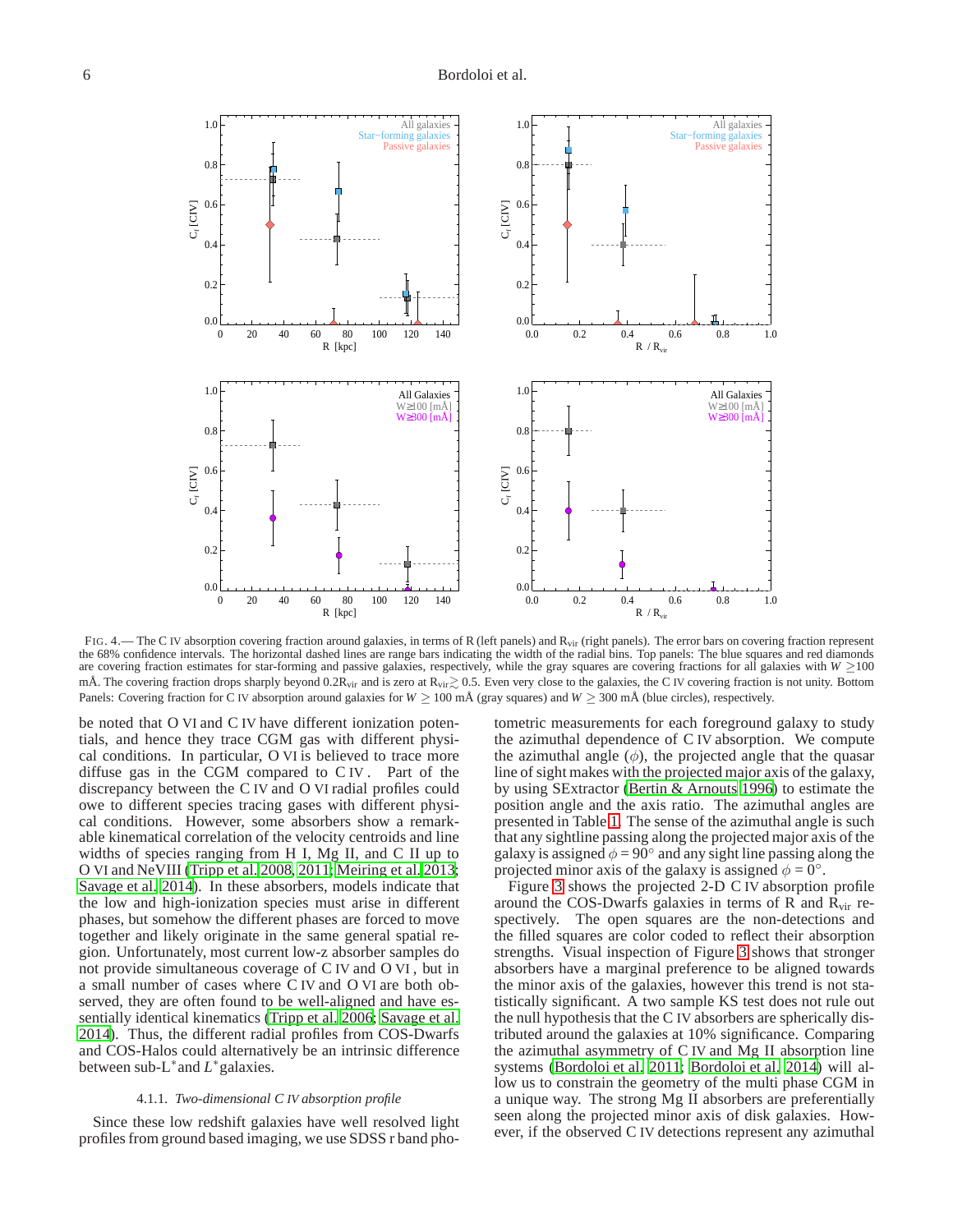asymmetry, we would need  $\approx 110$  absorber-galaxy pairs to rule out the null hypothesis that C IV absorption is uniformly distributed around the galaxies at 1% significance.

### 4.2. *C IV Covering Fraction Estimates*

In the previous subsection, we have shown how the C IV absorption strength changes as we probe the CGM away from the galaxy. We have also shown that the number of nondetections increases as we probe higher projected distances. Here we quantify the observed incidence of C IV absorption around galaxies in terms of covering fraction  $(C_f)$ . The covering fraction is defined as

$$
C_f = \frac{N_{W \ge W_{cut}}(R)}{N_{tot}(R)},
$$
\n(3)

where,  $N_{W>W_{cut}}(R)$  is the number of lines of sight within a given radial bin from the galaxies, having associated absorbers of strength *W* greater than some cutoff equivalent width  $(W_{cut})$ .  $N_{tot}(R)$  is the total number of lines of sight in that same radial bin.

The typical detection threshold for the COS-Dwarfs survey is  $\approx$  50-100 mÅ. Throughout the paper, we will compute covering fraction only for absorption with  $W_{cut} \geq 100$  mÅ. If we exclude the three non-detection with  $3\sigma$  detection threshold >100 mÅ from the sample (Table [1\)](#page-15-0),*C<sup>f</sup>* for the complete sample is 40% (16 detections out of 40).

We first evaluate  $C_f$  for all star-forming and passive galaxies including all absorbers with  $W_{cut} \geq 100$  mÅ. In Figure [4](#page-5-0) we show the *C<sup>f</sup>* estimates as a function of R (top left panel) and  $R_{\rm vir}$  (top right panel). Star-forming galaxies (blue squares) exhibit a statistically higher covering fraction than passive galaxies (red diamonds). The gray squares represent the  $C_f$  estimates for all galaxies. The error bars are 68% confidence intervals on the *C<sup>f</sup>* estimates. At close projected galactocentric distances the star-forming galaxies have very high covering fractions (≈ 80%) that decrease to  $\sim$  65% at R  $\sim$ 80 kpc or R<sub>vir</sub> ∼ 0.4. For R > 100 kpc the covering fractions are very low (15%) and, in terms of  $R_{\text{vir}}$ ,  $C_f$  goes to zero as we probe beyond  $R_{\text{vir}} \geq 0.5$ . The horizontal dashed lines are range bars indicating the span of the radial bins used to compute the covering fractions.

We further explore how  $C_f$  varies for a different values of  $W_{cut}$  in the bottom panels of Figure [4.](#page-5-0) The  $C_f$  estimates as a function of R (bottom left panel) and  $R_{\rm vir}$  (bottom right panel) are shown for  $W_{cut} \geq 300$  mÅ (purple circles) and  $W_{cut} \geq 100$ mÅ (gray diamonds), respectively. At close galactocentric radius, the  $C_f$  for "strong" C IV absorption ( $W_{cut} \geq 300$  mÅ) is about half ( $\sim$  40 %) of the *C<sub>f</sub>* for absorbers with *W*<sub>*cut*</sub> ≥ 100 mÅ. In both cases, the radial fall off in  $C_f$  with distance exhibits a similar trend.

The C IV absorption is seen out to  $\sim$  110 kpc in these galaxies ( $\approx 0.5$  R<sub>vir</sub> in terms of virial radius), beyond which C IV absorption is not detected in any of the sightlines (0 out of 11). This suggests that the C IV covering fraction falls off sharply at  $0.5R_{\text{vir}}$ , beyond which there is little strong C IV absorption (see also [Liang & Chen 2014\)](#page-14-42). This sharp cutoff is quite similar to that seen in MgII absorption line systems [\(Chen et al. 2010](#page-14-6); [Bordoloi et al. 2011;](#page-14-5) [Nielsen et al.](#page-14-50) [2013\)](#page-14-50).

## 4.3. *Dependence of C IV absorption with galaxy sSFR*

To characterize how C IV absorption depends on host galaxy properties, we study the variation of C IV absorption strength with specific star formation rate (sSFR). In Figure [5,](#page-7-0) the left panels show the variation of C IV equivalent width (top left) and AOD C IV column density (bottom left) with the sSFR of the COS-Dwarfs galaxies. We restrict this plot to include lines of sight passing within  $0.5R_{vir}$  because we only detect C IV absorption in these sight lines (with a typical detection threshold of  $\approx$  50-100 mÅ). We find that for the 24 galaxies that are identified as star-forming, there are 15 detections of C IV absorption (detection probability  $P = 0.63 \pm 0.096$  at 68% confidence), while for the 8 passive galaxies there are two C IV detections (detection probability  $P = 0.25 \pm 0.14$  at 68% confidence). If we exclude the three non-detections with a  $3\sigma$  detection threshold > 100 mÅ (all star-forming galaxies), the C IV detection probability for star-forming galaxies increases to  $P = 0.71 \pm 0.1$  at 68% confidence interval. This suggests that the probability of detecting C IV absorption around a star-forming galaxy is generally higher than around a passive galaxy.

We test the statistical significance of the correlation of C IV absorption strength with host galaxy sSFR, by performing a generalized Kendall's tau test. We only consider absorber-galaxy pairs within R<sub>vir</sub>  $\leq$  0.5. We obtain  $\tau$  = 0.35 (significance  $P = 0.048$ ) and hence can reject the null hypothesis that there is no correlation between C IV absorption equivalent width and host galaxy sSFR at the 95% confidence level. We select all the galaxies within  $R_{\rm vir} \leq 0.5$  and perform a two-sample KS test that rules out the null hypothesis that the star-forming and passive galaxies are drawn from the same parent distribution of equivalent widths at 98% confidence level (2.3 $\sigma$ ). We interpret these results as tentative, but not conclusive evidence that there is a direct relationship between C IV absorption strength and sSFR.

The correlation between galaxy star formation with stellar mass could potentially influence this apparent correlation found above. This can hinder our ability to conclusively identify star formation as the key influence on the presence of C IV . To assess whether star formation and not simply stellar mass has a direct relationship with the observed C IV , we select galaxies with  $9 \le \log M_*/M_{\odot} \le 10$ . In this range, there are 22 star-forming and 7 passive galaxies. We perform a two-sample KS test that rejects the null hypothesis that the star-forming and passive galaxies draw from the same parent distribution of equivalent widths at  $> 99.5\%$  confidence level  $(2.8\sigma)$ . This result supports our interpretation that there is tentative, but not conclusive evidence for a direct relationship between C IV absorption strength and sSFR.

The variation of C IV absorption strength with sSFR is further shown by adding the sample of [Borthakur et al.](#page-14-26) [\(2013\)](#page-14-26) (green squares), and the three COS-Halos galaxies for which we have C IV coverage (Figure [5,](#page-7-0) right panels). The COS-Halos galaxies are marked with open circles for identification. These are primarily  $L^*$  galaxies and four out of the five [Borthakur et al. \(2013\)](#page-14-26) galaxies with detected C IV absorption are star-burst galaxies at high impact parameters. Combining the two samples, we find that out of the 33 galaxies that are identified as star-forming, there are 21 detections of C IV absorption (detection probability  $P = 0.64 \pm 0.08$  at 68% confidence) and for the 18 passive galaxies there are three C IV detections (detection probability  $P = 0.17 \pm 0.09$  at 68% confidence).

This suggests that at these equivalent width/column den-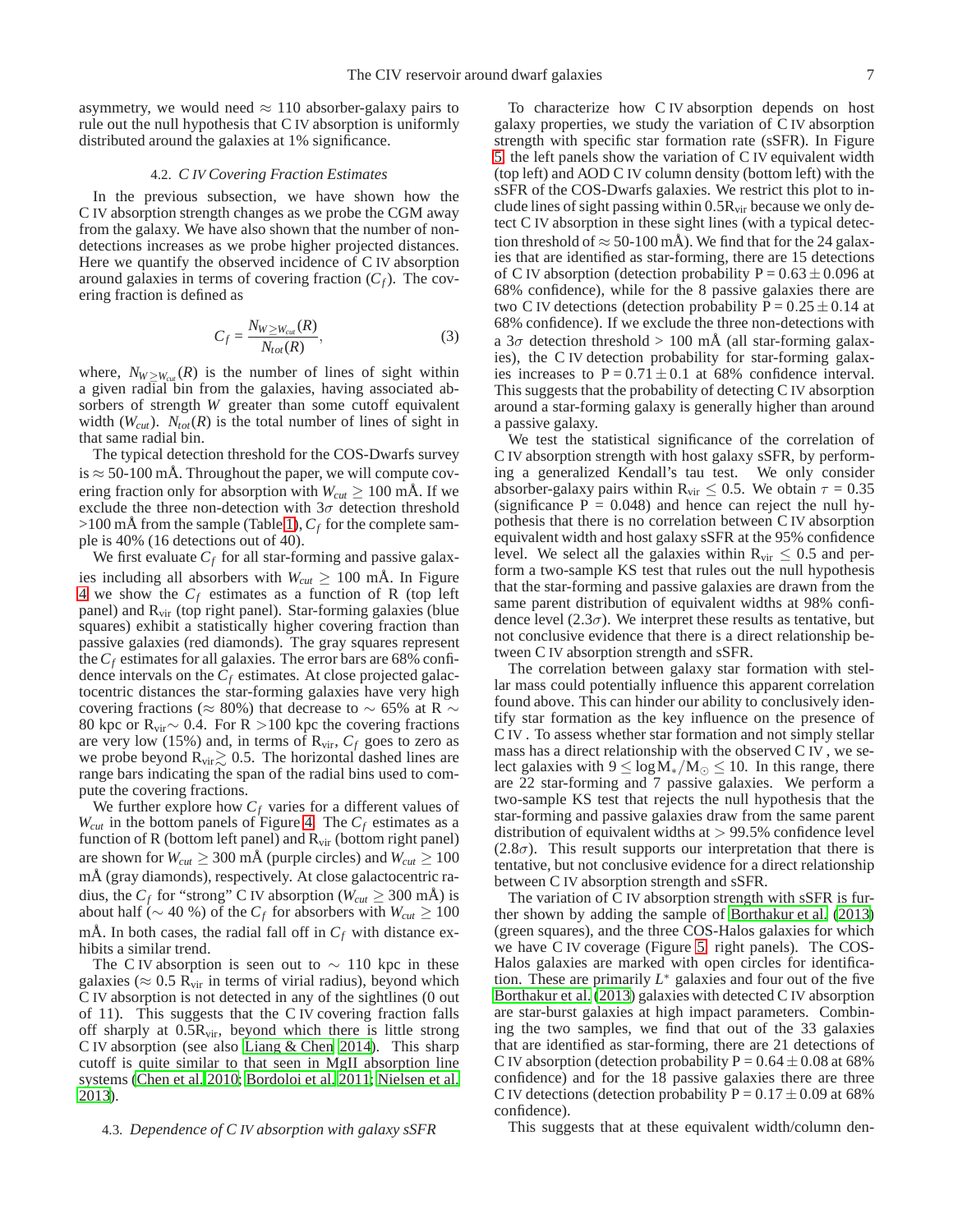

<span id="page-7-0"></span>FIG. 5.— Top Panels: Dependence of C IV rest frame equivalent width on the sSFR of the host galaxies within R<sub>vir</sub>≤ 0.5 from the COS-Dwarfs survey (left panel). The right panel shows the same after including the data from COS-Halos (tagged with open circles) and, [Borthakur](#page-14-26) et al. [\(2013\)](#page-14-26) (green points). The starforming (blue squares) and passive (red diamonds) galaxies show distinctly different C IV detection rates. The filled symbols represent detected C IV absorption and the open symbols with arrows are  $2\sigma$  upper limits on non-detections. Bottom Panels: Same as the top panels, now in terms of AOD column densities. The open symbols with downward arrows are  $2\sigma$  upper limits on non-detections and the filled symbols with upward arrows are lower limits on column densities.

sity limits, if a strong ( $W_r \gtrsim 100$  mÅ) C IV absorption system is observed, it is more likely to be associated with a star-forming galaxy. One possible explanation for this high C IV detection rate amongst star-forming galaxies, along with the low covering fraction of C IV absorption beyond  $0.5R_{vir}$ , could be that the C IV absorption is driven into the CGM by star-formation driven winds [\(Weiner et al. 2009;](#page-14-51) [Rubin et al.](#page-14-52) [2012;](#page-14-52) [Bordoloi et al. 2013](#page-14-53)) and they are falling back into the galaxy as a galactic fountain with a turn around radius of  $\approx$  $0.5R_{\rm vir}$ .

#### 4.4. *C IV Kinematics*

In this section we present the kinematics of the observed C IV absorption profiles and discuss whether the observed absorption is consistent with being bound to the dark matter halo of the host galaxy. We obtain the C IV column densities and kinematics by Voigt profile fitting as described in Section 3. Figure [6](#page-7-1) shows the velocity centroids for each Voigt profile fitted component as a function of the stellar mass and the inferred dark matter halo mass for star-forming (blue squares) and passive (red diamonds) galaxies. The range bars indicate the velocity spread of each C IV absorption line system that were used to compute the equivalent widths of these systems. These are equivalent to the full width at zero optical depth. The full velocity width includes contributions from both thermal broadening and bulk flow and this is a proxy



<span id="page-7-1"></span>FIG. 6.— The C IV component velocity centroids with respect to the galaxies' systemic redshifts as a function of the inferred dark matter halo mass for star-forming (blue squares) and passive (red diamond) galaxies, respectively. The range bars indicate the maximum projected kinematic extent of C IV absorption for each system. The histogram represents the distribution of individual component velocities. The dashed lines show the mass-dependent escape velocities at  $R = 50$ , 100 and 150 kpc, respectively.

for the maximum possible (projected) kinematic extent of the absorption. The distribution of the component velocities are clustered around the systemic velocity of the host galaxy, with a median velocity of 13  $km s^{-1}$  and a standard deviation of 50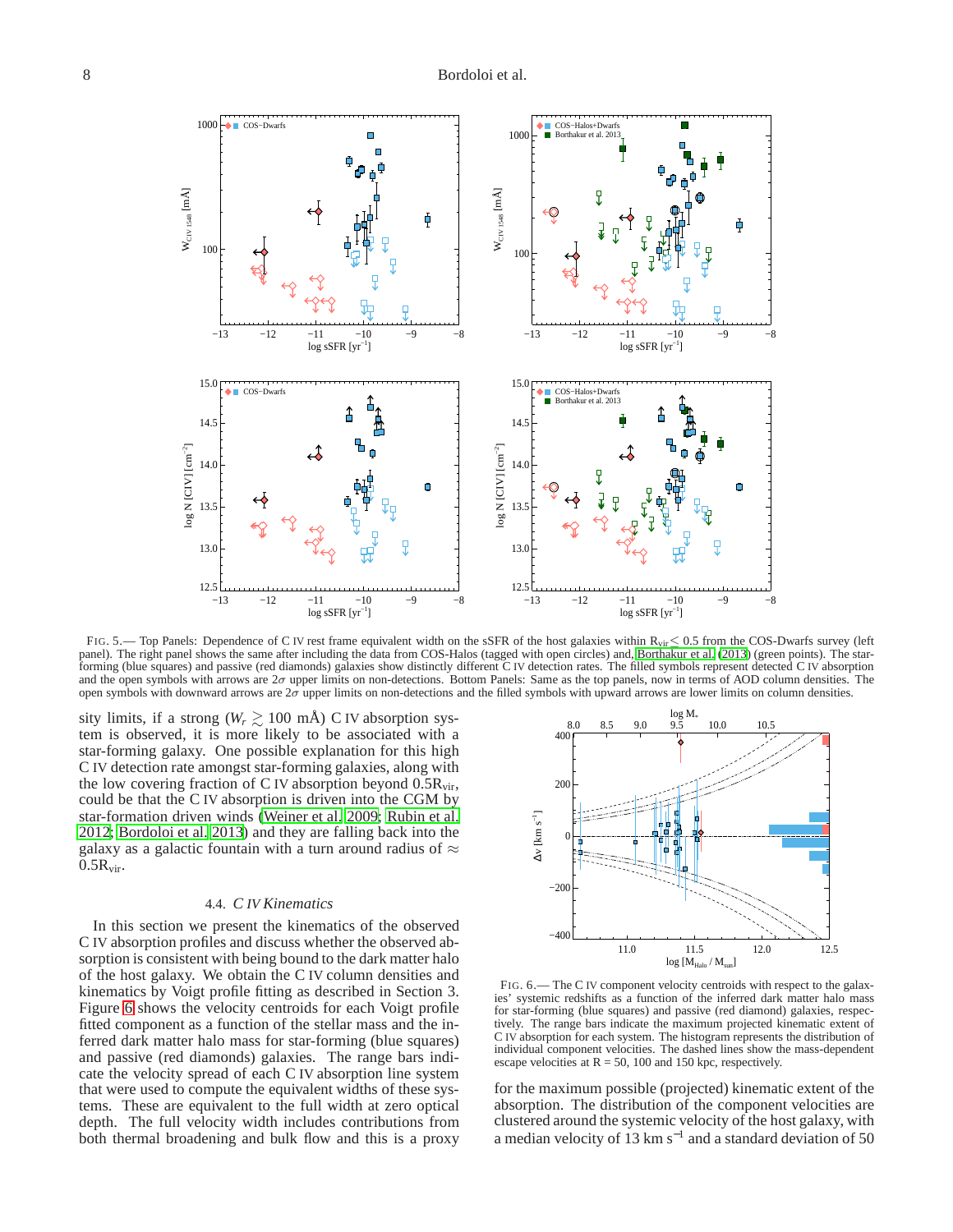kms<sup>-1</sup>. There is one exception, with one system being at  $\approx$ 350 km s−<sup>1</sup> from its host galaxy. However, statistically most of the detected C IV absorption is closely associated with the galaxies in velocity space. This is perhaps not surprising, since we are selecting lines of sight very close to the foreground galaxies. But there is no observational reason or systematic error or selection effect that prevents us from more commonly detecting strong C IV absorption at high velocities relative to the systemic redshift of the associated galaxies.

Figure [6](#page-7-1) also compares these velocities with the escape velocities of the halos in which they reside. We convert the stellar masses of the galaxies to the total dark matter halo mass by using the method described in [Moster et al.](#page-14-36) [\(2010\)](#page-14-36). We assume a spherically symmetric NFW profile (with concentration parameter, c=15) and calculate the escape velocity as a function of halo mass at three different radii ( $R = 50, 100, 150$ kpc respectively). In Figure [6](#page-7-1) these mass-dependent escape velocities are shown as dashed lines. We see that little of the fitted absorption velocity centroids exceed the estimated escape velocities of these galaxies. Some of the velocity ranges are comparable to the escape velocities (range bars) but that can be attributed to the line wings. We conclude that most of the detected C IV absorption is consistent with being bound to the dark matter halos of their host galaxies.

There is always the chance that these galaxies have associated C IV absorption at higher relative velocities that remains unseen because it is below our detection limits. We can roughly estimate that any such high velocity absorption components should have a factor of  $\approx$  5-10 lower column densities than the typical detected absorption (Figure [2,](#page-4-0) bottom panels), since the detections typically have column densities that are 5-10 times above the detection limits.

### 5. MINIMUM MASS OF CGM CARBON

One of the striking findings of the COS-Halos survey was that around  $L^*$  galaxies, there is about as much oxygen (proxied by O VI) as found in the ISM of those galaxies [\(Tumlinson et al. 2011b](#page-14-12)). Analysis of the lower ionization transitions further showed the presence of a large reservoir of metals and gas in the cool CGM (conservatively,  $M_{CGM}^{cool} > 10^9$  M<sub>☉</sub>; [Werk et al. 2014\)](#page-14-13). This substantial metal budget helps in bridging the missing metals budget around *L* <sup>∗</sup> galaxies [\(Peeples et al. 2014](#page-14-14)). The COS-Dwarfs survey is well suited to estimate the carbon mass in the CGM around sub-L<sup>∗</sup> galaxies. The range of physical conditions in diffuse gas that can contain significant amounts of C IV is narrow enough that we can obtain robust lower limits on the total mass of carbon in the CGM of dwarf galaxies.

The total C IV mass encompassed within an impact parameter (R) is given as,

$$
M_{CIV} = \pi R^2 \langle N_{CIV} \rangle 12 m_H C_f, \qquad (4)
$$

where  $C_f$  is the mean covering fraction of C IV absorption around galaxies within radius R and  $\langle N_{\text{CIV}}\rangle$  is the mean C IV column density within R. We obtain a robust lower limit on carbon mass (*Mcarbon*) by applying a conservative ionization correction to *MCIV* . To estimate the ionization correction, we have considered the ionization state of C IV over a wide range of temperatures using the CLOUDY photoionization code [\(Ferland et al. 1998\)](#page-14-54), assuming ionization equilibrium and including both collisional ionization and photoionization similar to [Tumlinson et al. \(2011b\)](#page-14-12). Under typical CGM physical conditions, the ionization timescales are of the

order of  $\sim 10^{7-8}$  years or less, which is much smaller than the halo dynamical timescales of  $10<sup>9</sup>$  years. Hence it is unlikely that a large fraction of the CGM gas would be far from ionization equilibrium. In Figure [7](#page-9-0) (left panel), the curves trace the fraction of gas-phase carbon in the C IV ionization state  $(f_{CIV})$ as a function of temperature for four overdensities relative to the cosmic mean density  $(\rho/\bar{\rho})$ . At the highest overdensities  $(\rho/\bar{\rho} \ge 1000$ , black curve), collisional ionization dominates and for all lower overdensities, photoionization by the extragalactic background would cause the increase of *fCIV* at low temperatures. The blue band shows the expected carbon mass of the galaxies' ISM if they lie on the standard relation between  $M_{ISM}$  and  $M_*$  and follow the mass-metallicity relation (MZR) at  $log M<sub>*</sub> = 9.5$ . Regardless of whether photoionization or collisional ionization dominates, we assume the most conservative measure of the ionization correction to estimate the carbon mass as  $f_{CIV} = 0.3$ .

Scaling for values typical to our sample and applying a conservative C IV correction, we find that the minimum carbon mass for all galaxies is

<span id="page-8-0"></span>
$$
M_{carbon} \gtrsim 1.2 \times 10^6 \, M_\odot \left( \frac{N_{CIV}}{10^{14} cm^{-2}} \right) \times \left( \frac{R}{110 \, kpc} \right)^2 \times \left( \frac{0.3}{f_{CIV}} \right), \nonumber \\ \left. \frac{N_{CIV}}{\left( 5 \right)} \right) \times \left( \frac{N_{CIV}}{10 \, kpc} \right)^2 \times \left( \frac{0.3}{f_{CIV}} \right), \nonumber
$$

where we find that within 110 kpc, 17 out of 32 galaxies show C IV absorption. The covering fraction and mean column densities are measured in two radial bins: 8 out of 11 detections within  $R < 50$  kpc and 9 out of 21 detections within  $50 \le R \le 110$  kpc. The column densities used in equation [5](#page-8-0) are derived from Voigt profile fitting and represent the entire range in stellar mass. The mean column density within  $R < 50$  kpc is  $4 \times 10^{14}$  cm<sup>-2</sup> and within  $50 \le R \le 110$  kpc is  $8.2 \times 10^{13}$  cm<sup>-2</sup>. We estimate  $M_{carbon}$  using both Voigt profile fitting and AOD column densities. Carbon masses derived using both methods are tabulated in Table [2.](#page-15-1) The column densities derived using the AOD method are lower limits for saturated lines; therefore the carbon masses are only conservative lower limits. The column densities derived from Voigt profile fitting are more reliable, however for severely saturated lines, they are also probably underestimating the column densities.

If these galaxies lie on the stellar metallicity relation [\(Woo et al. 2008](#page-14-55)), the mean trend of gas fractions, and the gas-phase mass-metallicity relation [\(Peeples et al. 2014\)](#page-14-14) for low-z galaxies, then they have interstellar carbon masses of  $M_{ISM}^C = 1.6 \times 10^5$  to  $5 \times 10^6$  M<sub>☉</sub> and masses of carbon in stars  $(M_{star}^C) = 10^4$  to  $1.5 \times 10^6$  M<sub> $\odot$ </sub>, where we have assumed solar abundance ratios of C/Z=0.18 by mass (i.e.,  $[12 + \log(C/H)]_{\odot} = 8.50$  and  $Z_{\odot} = 0.0153$ ; [Caffau et al. 2011](#page-14-56)). Figure [7](#page-9-0) (right panel), shows the minimum CGM carbon mass of star-forming galaxies (green points), for  $f_{CIV} = 0.3$ , compared with the interstellar carbon mass (blue band) and stellar carbon mass (red band) as a function of mass [\(Peeples et al.](#page-14-14) [2014\)](#page-14-14). The range in the blue band denotes the uncertainty in the ISM carbon mass owing primarily to uncertainties in the calibration of the gas-phase metallicity indicators and partially to the uncertainties in the gas fractions. The narrower red band denotes systematic uncertainties introduced to the mass of carbon in stars from uncertainties in the overall solar abundance scale but does not take into account possible nonsolar abundance ratios. Our key finding is that the minimum CGM carbon mass is 50% to 80% of the total ISM carbon mass and is always higher than the total mass of carbon in stars.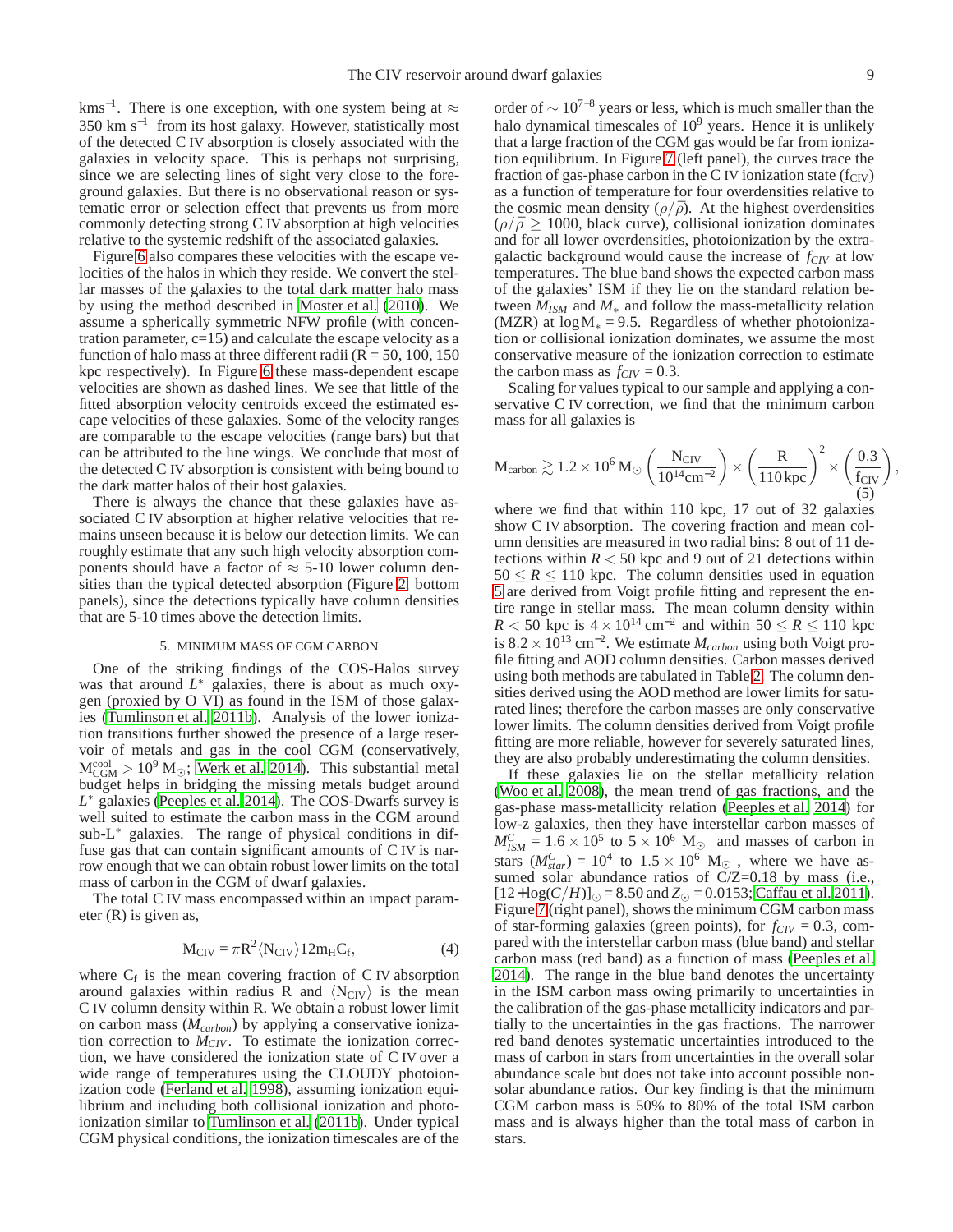

<span id="page-9-0"></span>FIG. 7.— Carbon mass estimates in the CGM of sub-L\*galaxies compared to their galactic reservoirs. Left Panel: The curves show the variation of the fraction of gas-phase carbon in the C IV ionization state  $(f_{CIV})$  with temperature for four overdensities relative to the cosmic mean  $(\rho/\bar{\rho})$ . For  $\rho/\bar{\rho} \ge 1000$  (black curve), collisional ionization dominates. For the lower overdensities photoionization by the extragalactic background can increase  $f_{CIV}$  at low temperatures. The blue band shows the expected carbon mass in the galaxies' ISM at log M<sup>∗</sup> = 9.5, if the galaxies lie on the standard *MISM* vs *M*<sup>∗</sup> relation and follow the mass-metallicity relation (MZR). Right Panel: The CGM carbon mass (green points) compared to the interstellar carbon mass (blue band) and the carbon mass in stars (red band) as a function *M*∗. The green points show the conservative minimum carbon mass for blue galaxies in those mass ranges (Table [2\)](#page-15-1).

The ratio of carbon mass in the ISM to the CGM remains more or less constant for the two different mass bins probed (assuming a constant ionization correction). It should be stressed that the CGM carbon masses quoted here are conservative lower limits, as we assume a limiting ionization correction of  $f_{CIV} = 0.3$  and the C IV column densities may be underestimated owing to saturation. For the typical densities expected at R  $\approx 100$  kpc,  $f_{CIV}$  exceeds 0.3 only at T  $\approx 10^{5.05} \text{K}$ and  $f_{CIV}$  exceeds 0.05 at T  $\approx 10^{4.8} - 10^{5.25}$ K. Hence the total carbon mass can easily be even higher by a factor of 6, higher than the ISM carbon mass in these galaxies. This result is analogous to the findings of COS-Halos oxygen metal budget [\(Tumlinson et al. 2011b\)](#page-14-12), where it was found that a significant mass of oxygen exists in the CGM of *L*<sup>∗</sup>galaxies, and is comparable to the mass of oxygen in the ISM of those galaxies.

We estimate the carbon mass out to 110 kpc, beyond which no C IV absorption is detected. However, it is plausible that some diffuse C IV gas is present below the survey detection threshold, at larger radii. To ascertain how much carbon could be "hidden" beyond 110 kpc, we extend equation [5](#page-8-0) out to  $\approx$ 220 kpc. We assume a mean column density at  $R > 110$  kpc of 3  $\times$  10<sup>13</sup> cm<sup>-2</sup>, which is comparable to our typical detection limits. We compute the total carbon within 220 kpc and find that the total increase in carbon mass in going from 110 kpc to 220 kpc is  $\approx$  20%. Hence the bulk of the carbon mass observed in the CGM should be observed within 110 kpc (which corresponds to roughly  $0.5 R_{\rm vir}$ ) of the host galaxy.

### 6. EXPECTED INCIDENCE OF C IV ABSORBERS

In this section we estimate the expected redshift-path incidence of C IV absorbers exceeding a particular absorption threshold *W*<sub>*cut*</sub>, around  $\log M_* \leq 10^{10} \text{M}_{\odot}$  galaxies at  $z \approx 0$ . This exercise is the opposite of one undertaken for blind QSO absorption line studies (e.g. [Cooksey et al. 2010,](#page-14-21) [Shull et al.](#page-14-57) [2014\)](#page-14-57); where one takes the observed number of absorption systems per unit redshift and calculates the CGM cross section and number density required to account for the rate of incidence, assuming that the cross-section is all contributed by galaxies. [Tumlinson & Fang \(2005](#page-14-58)) used the observed number density distributions of intergalactic O VI absorbers to constrain the metal distribution in the low-*z* IGM, and



<span id="page-9-1"></span>FIG. 8.— Cumulative absorber line density as a function of CIV 1548 equivalent width. The summed  $dN/d\chi$  for COS-Dwarfs galaxies are shown as gray squares. The hashed region shows the cumulative  $dN/d\chi$ at z<0.4, adopted from [Cooksey et al. \(2010\)](#page-14-21). COS-Dwarfs galaxies can account for  $\sim$  60% of all low-z C IV absorbers.

found that observed dN/dz of O VI absorbers can be explained by the extended CGM of sub-L∗galaxies. [Prochaska et al.](#page-14-43) [\(2011b\)](#page-14-43) performed a similar calculation based on their analysis of O VI surrounding  $z \sim 0.1$  galaxies and concluded that the majority of O VI systems are associated with the extended CGM of sub-L∗galaxies.

Here we infer the rate of incidence of C IV absorption around the COS-Dwarfs sample exceeding a particular absorption threshold *Wcut* defined as,

$$
\frac{dN}{d\chi}(W > W_{\text{cut}}) = \frac{c}{H_0} C_f n_{\text{gal}} \pi R_{\text{max}}^2 \tag{6}
$$

where  $C_f$  is the covering fraction of absorbers with  $(W > W<sub>cut</sub>)$  and  $R<sub>max</sub>$  is the maximum impact parameter at which an  $(W > W_{cut})$  absorber is observed. For COS-Dwarfs, we have a sample of galaxies at *z* < 0.1 with a well defined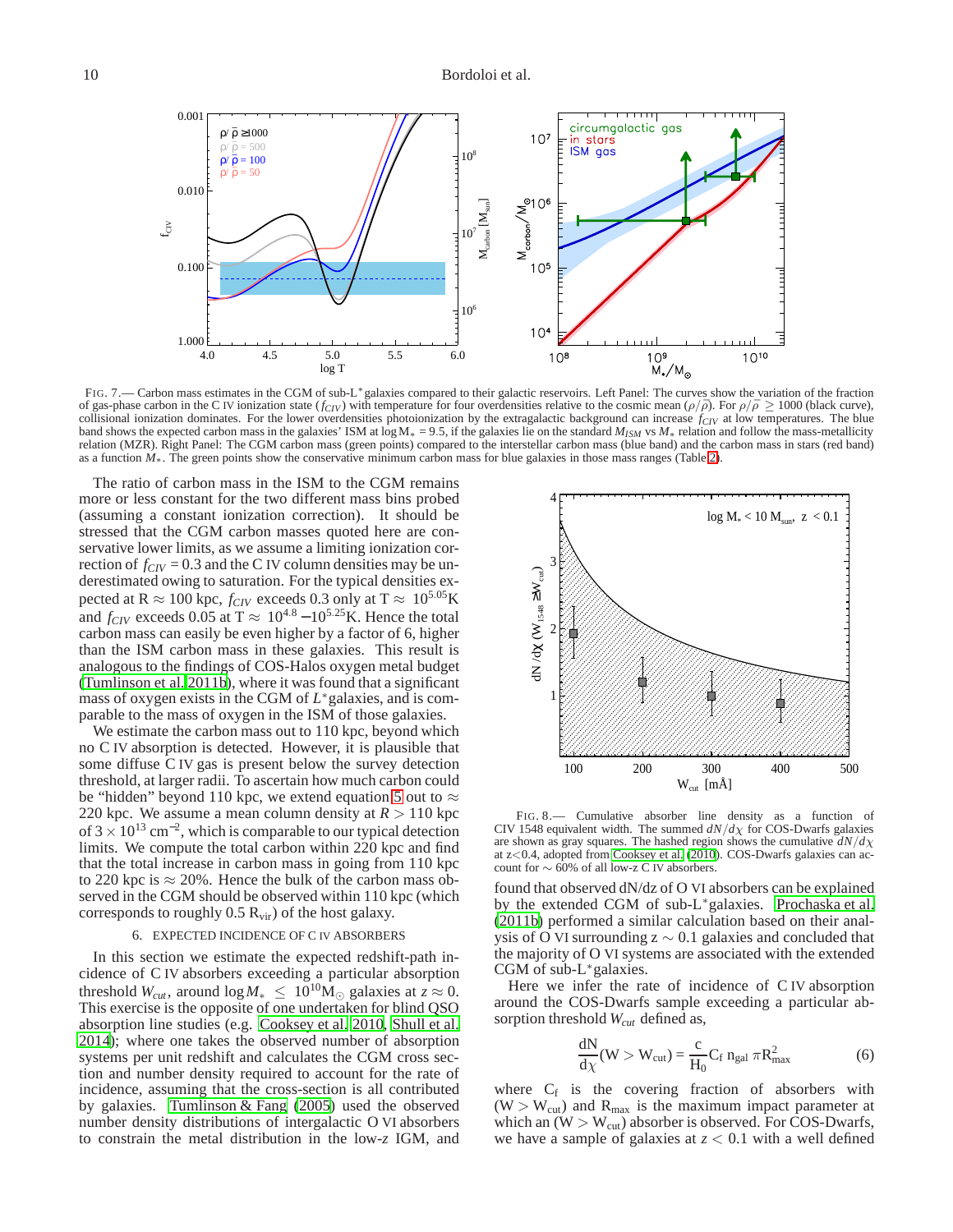stellar mass function [\(Moustakas et al. 2013](#page-14-59)). We integrate the double Schechter function fit to the  $z < 0.1$  mass distribution within  $8 \le \log M_*/M_{\odot} \le 10$  and get a cumulative number density of COS-Dwarfs like galaxies  $n_{gal} \approx 10^{-1.39}$  Mpc<sup>-3</sup>. These values translate to a rate of incidence at  $W > 100$  mÅ,  $dN/d\chi \approx 1.93 \pm 0.4$ , at  $W > 300$  mÅ,  $dN/d\chi \approx 1.0 \pm 0.32$ and at  $W > 400$  mÅ,  $dN/d\chi \approx 0.89 \pm 0.36$ . The observed incidence of C IV systems at the same equivalent width threshold at  $z < 0.4$  is reported to be for  $(W > 100 \text{ mA}) \approx 3.17$ , for  $(W > 300 \text{ mA}) \approx 1.64$  and for  $(W > 400 \text{ mA}) \approx 1.38$ [\(Cooksey et al. 2010\)](#page-14-21). We present the cumulative absorber line density as a function of C IV equivalent width for COS-Dwarfs in Figure [8.](#page-9-1) We adopt the C IV frequency distribution function at  $z \leq 0.4$ , described in [Cooksey et al.](#page-14-21) [\(2010\)](#page-14-21), and it is integrated to infer the absorber line densities at different limiting equivalent widths. This is shown as the hashed region in Figure [8.](#page-9-1) It should be noted that all the line densities (and the corresponding error estimates) shown in Figure [8](#page-9-1) are correlated. Comparing the line densities measured for COS-Dwarfs (gray squares) with the total cumulative absorber line densities (hashed regions) we argue that the low-mass galaxies having  $8 \le \log M_*/M_{\odot} \le 10$  at z< 0.1, could easily account for almost 61% (W > 100 mÅ, W > 300 mÅ), and 64%  $(W > 400$  mÅ) of the strong C IV absorbers observed today. The remaining  $\sim$  30 to 40% of the C IV absorbers can be accounted for by the  $>L^*$  galaxies with a covering fraction of  $\approx$  40% with  $R_{max} \approx$  200 kpc. It is plausible that 1/2 - 2/3 of strong C IV in blind IGM samples arise in sub-L<sup>∗</sup> halos.

### 7. COMPARISON WITH SIMULATIONS

We use a set of cosmological GADGET-2 Nbody+smoothed particle hydrodynamical (SPH) simulations [\(Springel 2005\)](#page-14-60) to compare with our observations of C IV covering fractions. The simulations have a periodic volume with a box length of  $32h^{-1}$ Mpc, contain  $2 \times 512^3$  dark matter and gas particles, and use a ΛCDM cosmology based on the WMAP 9-year results [\(Hinshaw et al. 2013\)](#page-14-61). The gas particle mass is  $4.5 \times 10^6$  M<sub>☉</sub>, the dark particle mass is  $2.3 \times 10^7$  M<sub>☉</sub>, and the softening length is  $\epsilon = 1.25h^{-1}$ kpc.

We run mock sight lines through three simulations exploring different prescriptions for galactic super-winds around galaxies chosen to match the stellar masses in passive and star-forming subsamples of COS-Dwarfs. These simulations were introduced by [Davé et al.](#page-14-62) [\(2013\)](#page-14-62), including the constant wind (cw), the energy-driven wind (ezw) and the no winds (NW) models. These wind models are defined by parameter choices of  $\eta$ , the mass loading factor of star formationdriven winds defined as  $\eta \equiv \dot{M}_{wind}/\dot{M}_{SF}$ , and wind velocity, *v*<sub>wind</sub>. The cw model uses a constant value of  $\eta = 2$  and  $v_{wind} = 680 \text{ km s}^{-1}$  representing a 100% conversion efficiency of supernova energy from stars above  $8M_{\odot}$  to kinetic outflows. The ezw model uses energy-driven relations  $\eta \sim \sigma^{-2}$ and  $v_{wind} \sim \sigma$  below  $\sigma = 75 \text{ km s}^{-1}$  and  $\eta \sim \sigma^{-1}$  for higher  $\sigma$ . A quenching prescription described in [Davé et al. \(2013\)](#page-14-62) is used in the ezw model, but does not affect the galaxy masses we explore for COS-Dwarfs. The no winds model has no outflows (i.e.  $\eta = 0$ ).

The spectral generator specexbin casts sight lines at impact parameters out to 150 kpc around galaxies selected in each  $z = 0.025$  simulation output to match the COS-Dwarfs sample. The [Haardt & Madau \(2001\)](#page-14-63) ionization background is assumed but our results are indistinguishable if [Haardt & Madau \(2012\)](#page-14-64) is used instead. We search around simulated galaxies matching the *M*<sup>∗</sup> distribution of COS-Dwarfs galaxies divided into star-forming and passive samples based on the subdivision of sSFR=  $10^{-10.6}$ yr<sup>-1</sup>. This sample results in different distributions of sSFR for each wind model compared to what is observed in COS-Dwarfs, with ezw providing the best match, because this wind model agrees best with the abundance matching (AM) constraints of [Behroozi et al.](#page-14-65) [\(2013\)](#page-14-65). In each case, we select isolated galaxies defined as not having another galaxy  $\geq$  50% as massive of the targeted galaxy's mass within 300 kpc.

In the *M*∗/sSFR-selected sample, satellite galaxies fulfilling the isolation criteria are allowed in the sample, but make up only 4-9% of the simulated samples. Satellite galaxies are most often selected in the passive subsample around groups where  $M_{halo} > 10^{13} M_{\odot}$ , because low-sSFR isolated galaxies are rare in the simulations. We cast 4 sight lines at 15 equallyspaced impact parameters ranging from 5 to 145 kpc around three times as many galaxies as COS-Dwarfs, or 117 in total, for a total of 7020 mock sightlines per wind model. We then sum up the C IV 1548Å equivalent width within  $\pm 600 \text{ km s}^{-1}$ of the velocity of the galaxy.

Figure [9](#page-11-0) shows the results of the COS-Dwarfs mock surveys compared to the actual observations. The left panels show the simulated galaxy parameters of *M*<sup>∗</sup> and sSFR for each wind model: ezw (purple, top panels) and cw (green, bottom panels) with binned histograms, both compared to the COS-Dwarfs galaxies (gray histograms, red/blue squares). The simulated galaxies are required to have the COS-Dwarfs *M*<sup>∗</sup> distribution within bins of 0.2 dex, but the simulated sSFR is constrained only to match the star-forming and passive samples using the division of  $10^{-10.6}$  yr<sup>-1</sup>. We note that ezw provides the best fit to the distributions of sSFR. The ezw feedback parameters were intentionally tuned to match the AM constraints of [Behroozi et al. \(2013](#page-14-65)) via the selection of the  $\sigma$  = 75km s<sup>-1</sup> threshold below which energy-driven scalings take effect for ezw. In contrast, cw winds are more efficient at suppressing star formation, and predict a comparatively constant *M*∗/*M*halo ratio with many more massive halos hosting centrals than any other wind model.

The middle panels show the simulated covering fractions of 100 mÅ and 300 mÅ C IV as a function of impact parameter for each wind model, compared to the covering fractions from Section 4.2. Based on C IV covering fractions, ezw provides the best overall fits, although the ezw model over-estimates the extent of 100 mÅ C IV detections (solid bands) at  $> 100$ kpc. The ezw model better reproduces the C IV covering fraction for 300 mÅ C IV detections (hashed band). The right panels show the C IV column density radial profiles of the starforming galaxies as compared to the simulations. The gray hashed regions represent the  $1\sigma$  spread of column density in the model sightlines.

The cw model performs poorly in reproducing both CGM and galaxy properties. At close impact parameters, the cw model systematically under predicts the C IV covering fractions and at high impact parameters, it over-predicts the extent of 100 mÅ C IV covering fraction (solid band). Previous work has shown that this model predicts a stellar mass function that is too steep [\(Oppenheimer et al. 2010\)](#page-14-66) and a presentday sSFR distribution that is too low for low-mass galax-ies [\(Davé et al. 2011\)](#page-14-67). A faster  $v_{wind}$  arising from low-mass galaxies in cw relative to ezw results in a flatter dependence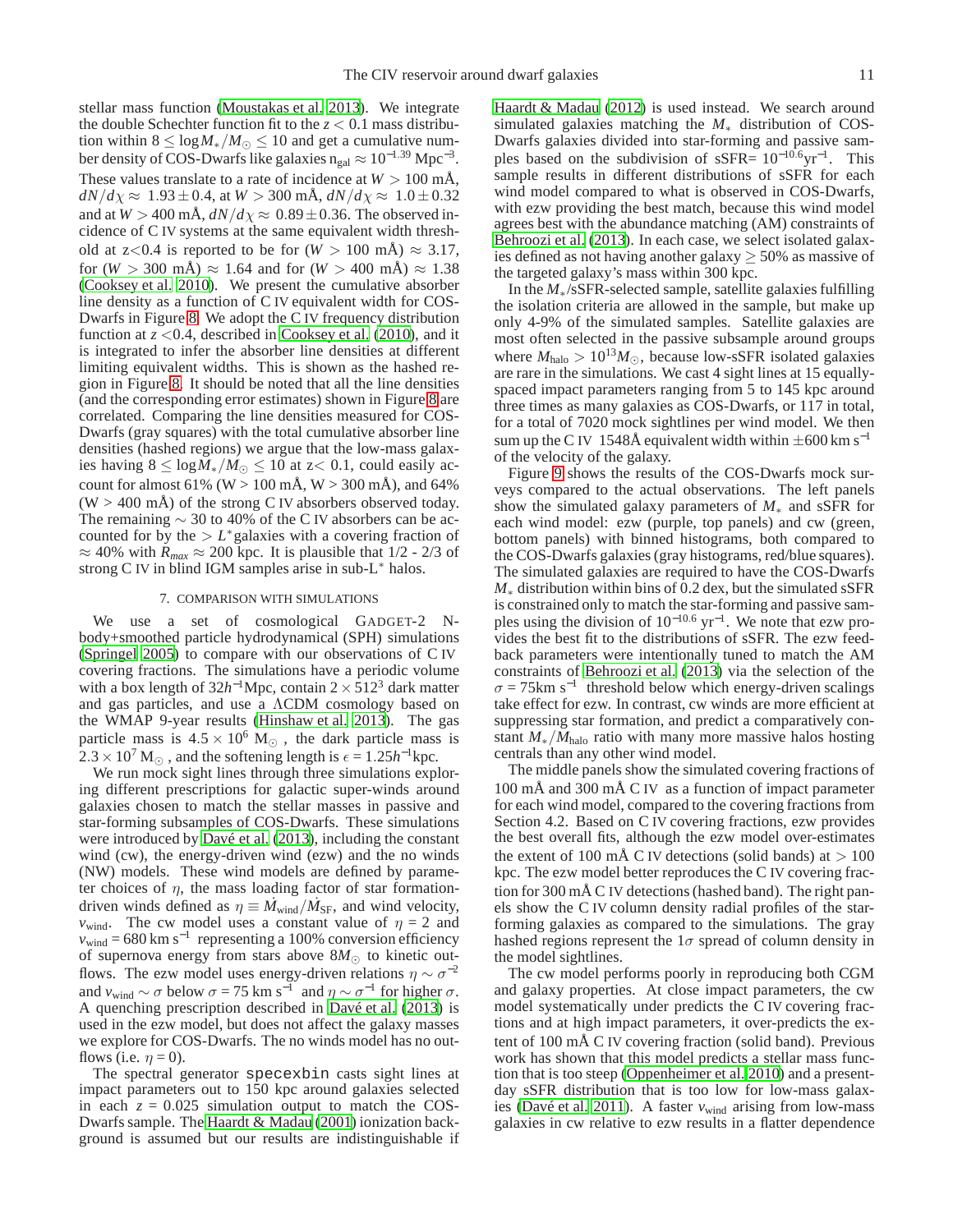

<span id="page-11-0"></span>FIG. 9.— Comparison of different feedback prescriptions in hydro simulations with observations. The distribution of sSFR and stellar mass (left panels) for 117 galaxies with different feedback prescriptions (diamonds) and 43 COS-Dwarfs galaxies (blue and red squares) are shown respectively. The C IV covering fraction estimates for star-forming galaxies are shown in the middle panels. The purple and green bands represent covering fraction estimates for the two wind models and the red band represents same for the no wind model. The error bars represent the 68% confidence intervals. Right Panels: The C IV column density radial profiles of the star-forming galaxies is compared to the simulations. The hashed regions represent the  $1\sigma$  spread of column density in the model sight lines. The dashed green and purple lines indicate the mean column density radial profiles in the simulations.

of C IV covering fractions as metals are more likely to be pushed to larger distances.

We compare the sSFR distributions of the ezw and the cw models with that of the COS-Dwarfs galaxies and find that for the ezw model, a two sample KS test cannot rule out the null hypothesis that the two sSFR distributions were drawn from the same parent sample at  $>10\%$  significance. For the cw model a two sample KS test rules out the null hypothesis that the two sSFR distributions are drawn from the same parent sample at 0.001% significance level. Further, we perform a likelihood ratio test to compare which model (ezw or cw) best represents the observed C IV covering fractions. We obtain a P value of  $\approx 0.01$ , which indicates that there is strong evidence that the ezw model represents the data better than the cw model. Hence, constraints from both the sSFR distribution and the C IV covering fraction suggest that the ezw model better represents the observations as compared to the cw model.

We further compare the observed C IV covering fraction with that measured in simulations with no winds (NW) (Figure [9,](#page-11-0) red band middle panel). The NW model predicts C IV covering fractions of  $\sim$  1% to 2% at all impact parameters. Hence the metallic content of the CGM around sub-L∗galaxies cannot be explained by tidal debris or rampressure stripping alone, as these are the only processes for distributing metals into the CGM in our NW simulations. In a recent study, [Liang & Chen](#page-14-42) [\(2014\)](#page-14-42) also found that metals around low-mass galaxies are primarily concentrated within the inner virial radii of the galaxies. While they find similar observational trends within their sample, they conclude that winds are inefficient at these masses, but our quantitative comparison to hydrodynamic simulations with and without winds strongly indicates that strong outflows are necessary explain the observed C IV in the CGM.

In summary, our exploration of simulations yields the best fits for an ezw model that ejects cool gas ( $T \sim 10^4$  K) at moderate velocities ( $v_{wind} = 150 - 300$  km s<sup>-1</sup>) and high massloading factors ( $\eta = 5 - 15$ ). These winds enrich the local CGM where this metal-enriched gas can re-accrete back onto the galaxy and sustain the observed *z* ∼ 0 sSFR distribution of low-mass galaxies.

Finally, if we select simulated central galaxies based on halo masses derived from the abundance matching applied to COS-Dwarfs, we would find more distinguishing power using C IV covering fractions between the various wind models, but at the cost of selecting distributions of *M*<sup>∗</sup> and sSFR that do not match COS-Dwarfs. The ezw model does not change much because these galaxies agree well with abundance matching constraints, while cw would have far lower covering fractions and no detections of 300 mÅ C IV absorbers, because the galaxies form less stars and the  $v_{wind}$  =  $680 \text{ km s}^{-1}$  heat the CGM, suppressing star formation. These trends show that in the low-mass galaxy regime explored by COS-Dwarfs, our simulations find that covering fractions scale with galaxy *M*∗.

### 8. COMPARISON WITH PREVIOUS STUDIES

In this section, we present the combined measurements of previous studies from the literature, which characterized the C IV absorption profile around galaxies. We stress that this comparison involves galaxies with heterogeneous mass, SFR, and selection, so this is not a statistically rigorous comparison.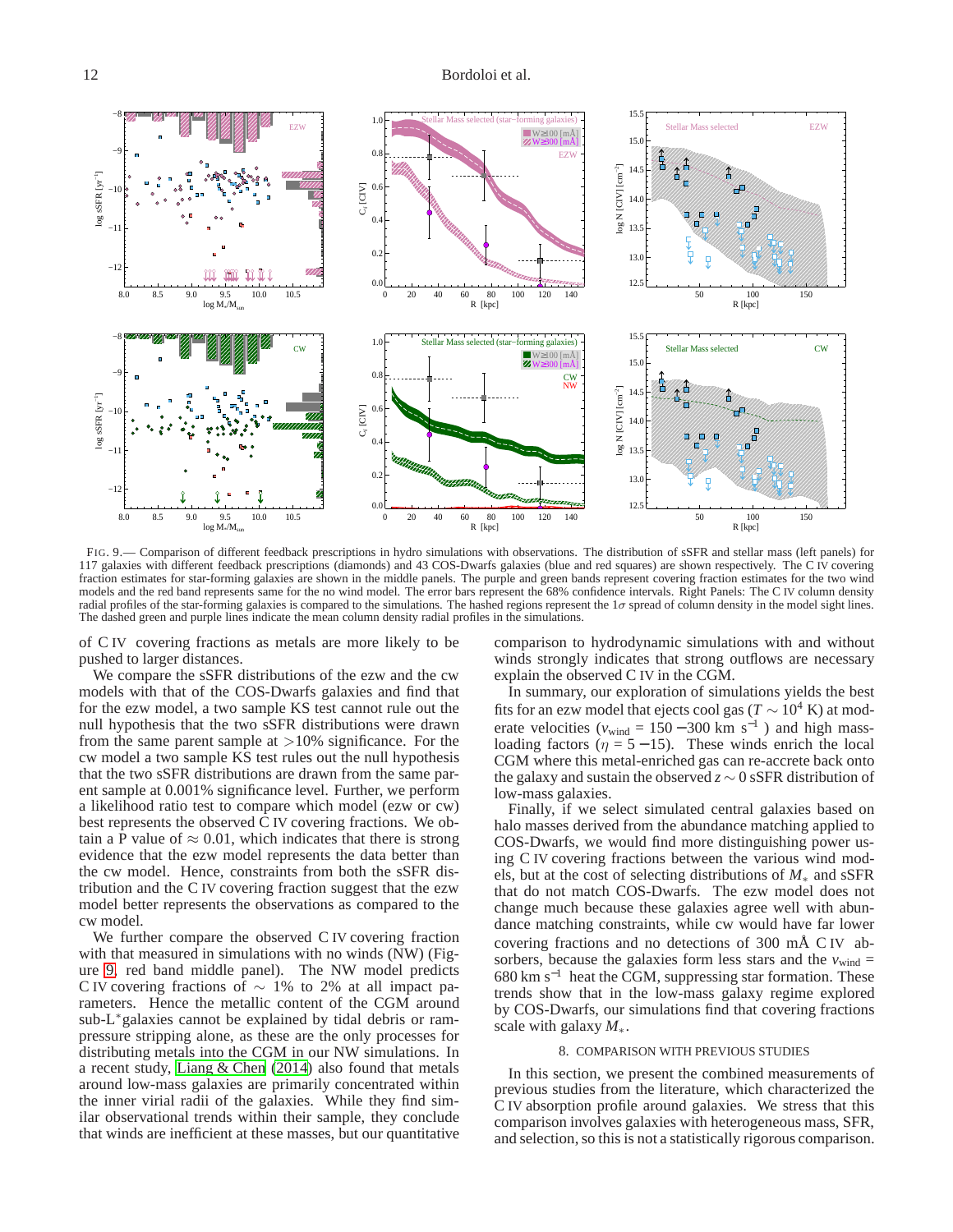In the top panels of Figure [10,](#page-13-0) we present the C IV absorption observed in the COS-Halos survey (two detections and one non-detection) and this work. The blue and red data points correspond to star-forming and passive galaxies, respectively. All the open symbols with arrows indicate  $2\sigma$  non-detections.

Using HST Key Project data, [Chen et al. \(2001](#page-14-25)) characterized the C IV absorption profile around 50  $z \approx 0.4$  galaxies with background quasar lines of sight passing within 300 kpc of the host galaxies. In Figure [10,](#page-13-0) these measurements are represented as gray points in the top left and the middle left panels. They found C IV absorption out to R  $\sim 100$ kpc with abrupt boundaries between C IV absorbing and nonabsorbing regions. They also reported that the C IV absorption strength does not depend strongly on galaxy surface brightness, redshift, or morphological types. They found in their sample 28% (14 out of 50) of the galaxies are associated with C IV absorption.

In another study, [Borthakur et al. \(2013](#page-14-26)), targeted a sample of 20  $z < 0.2$  galaxies and constrained the C IV absorption in 17 of these galaxies within  $R \le 200$  kpc. They found that 4 out of 5 star-bursting galaxies exhibit strong C IV absorption out to 200 kpc. These are represented as green points in the top left and middle right panels of Figure [10.](#page-13-0)

At higher redshifts, [Steidel et al.](#page-14-31) [\(2010\)](#page-14-31) used stacked background galaxy spectra to characterize the C IV absorption around 512 foreground  $z \approx 2.2$  galaxies out to 125 kpc. They found that the C IV absorption strength falls off sharply between 50-100 kpc. In Figure [10,](#page-13-0) the purple data points in top left and middle right panels represent these measurements. In the [Steidel et al. \(2010\)](#page-14-31) study, the spectral resolution was too low to resolve the C IV doublet. Hence the quoted C IV absorption strength was summed over both lines of the doublet. Here we use half of the quoted value in [Steidel et al.](#page-14-31) [\(2010](#page-14-31)) to compare with the CIV 1548 absorption strength. [Prochaska et al. \(2013b\)](#page-14-68) use a subset of 428 quasars that show Ly $\alpha$  absorption to probe the CGM around  $z \approx 2$  quasar host galaxies. They find that C IV absorption around quasar hosts extends farther than that observed around LBGs at the same redshifts and the covering fraction of strong C IV absorption extends beyond 200 kpc. We select all the C IV absorbers within 800 km s<sup>-1</sup> of the systemic redshift of the quasar host galaxy and plot them in Figure [10](#page-13-0) (orange points).

The top left panel of Figure [10](#page-13-0) combines all of the above together. It should be noted that these galaxies represent a very heterogeneous sample of galaxies, spanning many decades in mass, varying star formation rates, and redshifts. Excluding the star-bursting systems of [Borthakur et al.](#page-14-26) [\(2013\)](#page-14-26) and the [Prochaska et al. \(2013b\)](#page-14-68) study, the average C IV absorption profile remains quite unchanged from  $z \approx 2.2$  [\(Steidel et al.](#page-14-31) [2010\)](#page-14-31), to z  $\approx$  0.4 [\(Chen et al. 2001\)](#page-14-25), all the way to z  $\sim$  0 (COS-Dwarfs). We can detect C IV absorption out to 100 kpc for all these galaxies.

In the bottom panel of Figure [10,](#page-13-0) we present the C IV absorption covering fraction for the  $z < 0.5$  studies of COS-Halos, COS-Dwarfs, [Borthakur et al. \(2013\)](#page-14-26) and [Chen et al.](#page-14-25) [\(2001\)](#page-14-25), as a function of impact parameter. The horizontal dashed lines are range bars indicating the width of the bins. We find that the C IV absorption covering fraction drops from 70% (W  $\geq$  100 mÅ) at R  $\leq$  50 kpc to 30% at  $R \approx 100$  kpc. The 15% covering fraction seen at extended radius of  $R > 150$  kpc is primarily contributed by the starbursting systems of [Borthakur et al. \(2013\)](#page-14-26). However, there are observations of individual C IV absorption line systems, where the host galaxy is observed to be at high impact parameters [\(Tripp et al. 2006](#page-14-27); [Burchett et al. 2013](#page-14-28)) and may indicate diverse origins of C IV absorbers from that described here. This combined dataset indeed suggests that for regular main-sequence non-starburst galaxies, C IV absorption can been detected out to  $\approx 100$  kpc from z  $\sim 2$  to z  $\sim 0$  at these detection limits.

## 9. CONCLUSIONS

In this work, we have mapped the spatial distribution of C IV gas around a set of 43 galaxies having mass  $M_* \leq 10^{10}$  $M_{\odot}$  at  $z < 0.1$ . The main results of this study are as follows.

- C IV absorption is detected out to  $\approx 100$  kpc from the galaxies. C IV absorption strength drops off with projected galactocentric radius from the associated galaxy; beyond 0.5Rvir no C IV absorption is detected at our sensitivity limits ( $\sim$  50 - 100 mÅ).
- The C IV absorption is patchy even at small impact parameters. At  $R \le 60$  kpc, 9 out of 17 (60%) galaxies are associated with C IV absorption; at  $R \le 150$ kpc 17 out of 40 (43%) galaxies are associated with C IV absorption. The patchiness is also evident in the scatter of C IV absorption strength for the detected absorbers (standard deviation  $= 208$  mÅ).
- For star-forming galaxies, the covering fraction of  $W \ge 100$  mÅ CIV 1548 absorption is nearly unity at  $R/R_{\text{vir}}$  ≤ 0.2, falling off to 60% at 0.4 R/R<sub>vir</sub> and then to zero at  $R/R_{\text{vir}} \gtrsim 0.5$ .
- We find that strong C IV absorbers are primarily detected around star-forming galaxies and report a correlation between the detected C IV absorption strength and sSFR of the host galaxies within  $0.5R_{vir}$ . We find that within  $0.5R_{\text{vir}}$ , the C IV detection probability around star-forming galaxies is  $P = 0.63 \pm 0.096$  and around passive galaxies is  $P = 0.25 \pm 0.14$ . We reject the null hypothesis that there is no correlation between C IV absorption strength and host galaxy sSFR at the 95% confidence level.
- The detected C IV absorbers are kinematically consistent with being bound to the dark matter halos of their host galaxies. The absorption centroids cluster around the systemic zero velocity of their host galaxies with a median velocity of 13 km s<sup>-1</sup> and a standard deviation of 50 km  $s^{-1}$  .
- We estimate the minimum carbon mass in the CGM of these galaxies, and find that there is at least  $\gtrsim$  $1.2 \times 10^6$  M<sub>☉</sub> of carbon within 110 kpc of these galaxies. This is comparable to the total carbon mass in the ISM of these galaxies, and more than the total carbon mass contained in the stars of these galaxies. Amongst star-forming galaxies, the CGM around low mass galaxies ( $8 \le \log M_*/M_{\odot} \le 9.5$ ) can have a carbon mass of at least  $\gtrsim 0.5 \times 10^6$  M<sub>☉</sub>, and around  $9.5 \le \log M_*/M_{\odot} \le 10$  galaxies the carbon mass is at least  $\geq 2.6 \times 10^6$  M<sub> $\odot$ </sub>. This is a conservative lower limit, and the CGM carbon mass could easily be factor of six higher.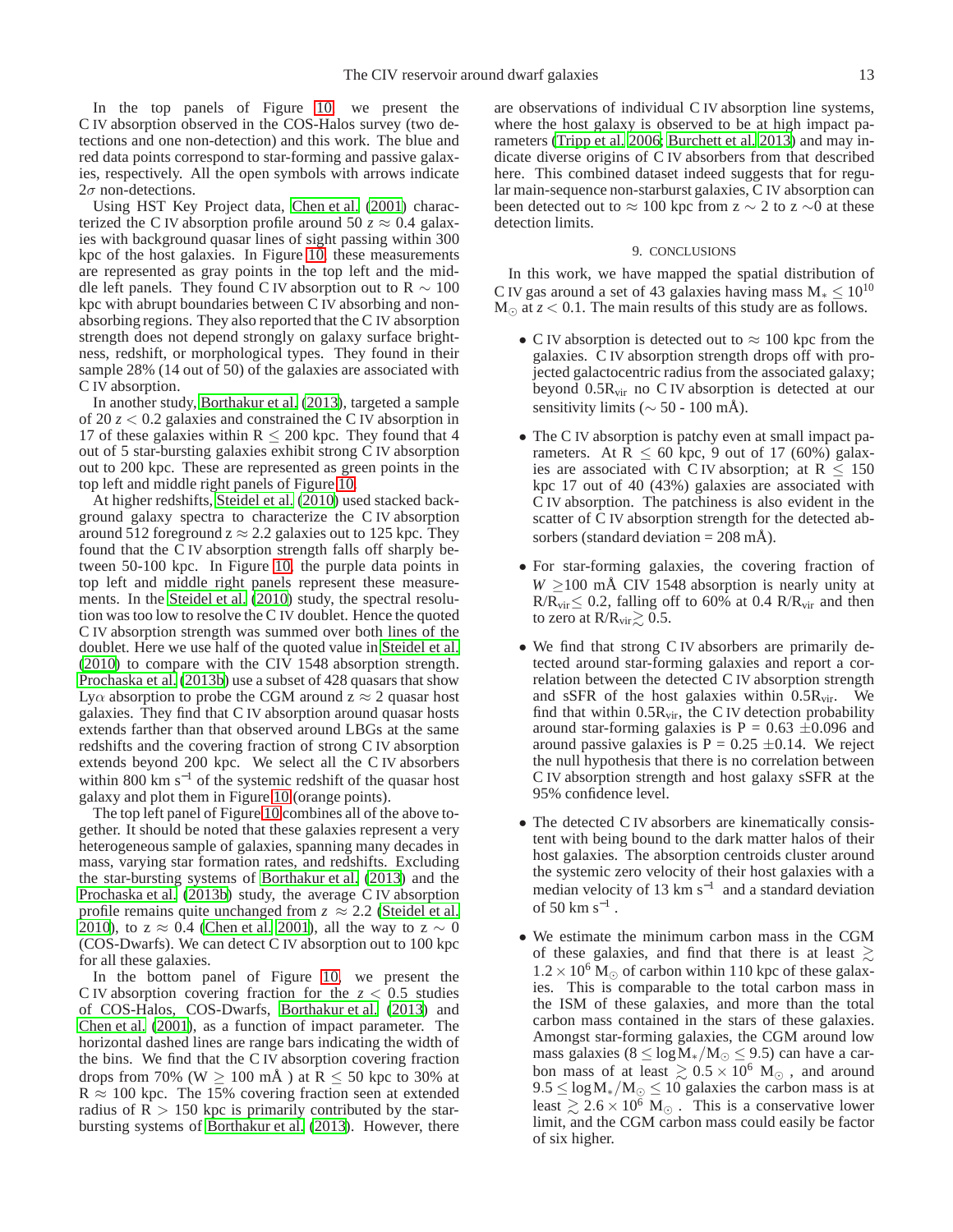

<span id="page-13-0"></span>FIG. 10.— C IV absorption profile compiled from available literature data These galaxies are not constrained in terms of their masses, star-formation rates, and redshifts. Top Four Panels:- 1-D C IV absorption profile as a function of R from the literature. The blue and red points are star-forming and passive galaxies from the COS-Dwarfs (this work) and COS-Halos [\(Tumlinson et al. 2013](#page-14-3)) survey. The gray points are from [Chen et al. \(2001\)](#page-14-25) at z∼0.4 and green points are from [Borthakur et al. \(2013\)](#page-14-26) at  $z \le 0.2$ . The purple points are data from stacked spectra analysis of [\(Steidel et al. 2010](#page-14-31)) at  $z \approx 2.2$  and orange points are data from [\(Prochaska et al. 2013b\)](#page-14-68) mapping the CGM around quasar host galaxies at z≈ 2. All the open arrow symbols are 2σ non detections. Bottom Panel:- The 1-D covering fraction profile as a function of R of all the *z* < 0.5, literature data with W≥ 100mÅ (gray squares) and with W≥ 300mÅ (blue squares). The error bars represent the 68% confidence intervals. Horizontal dashed lines are range bars indicating the width of the radial bins.

- Combining the cosmic number density of the galaxies in our sample from the galaxy stellar mass function, with the observed C IV absorption cross-section could account for  $\approx 60\%$  of all intervening C IV absorption with (W > 100 mÅ and W > 300 mÅ) and  $\approx$  64% (W > 400 mÅ) C IV absorbers in the low-*z* Universe, observed along QSO lines of sight.
- We compare the observed and simulated galaxies at the same stellar mass in three flavors of feedback models in hydrodynamical simulations. Comparing the hydrodynamical simulations with and without winds, we conclude that the observed metallic content of the CGM around sub-L<sup>∗</sup>galaxies cannot be explained by tidal debris and ram pressure stripping alone, and strong outflows are required to explain the observations. We find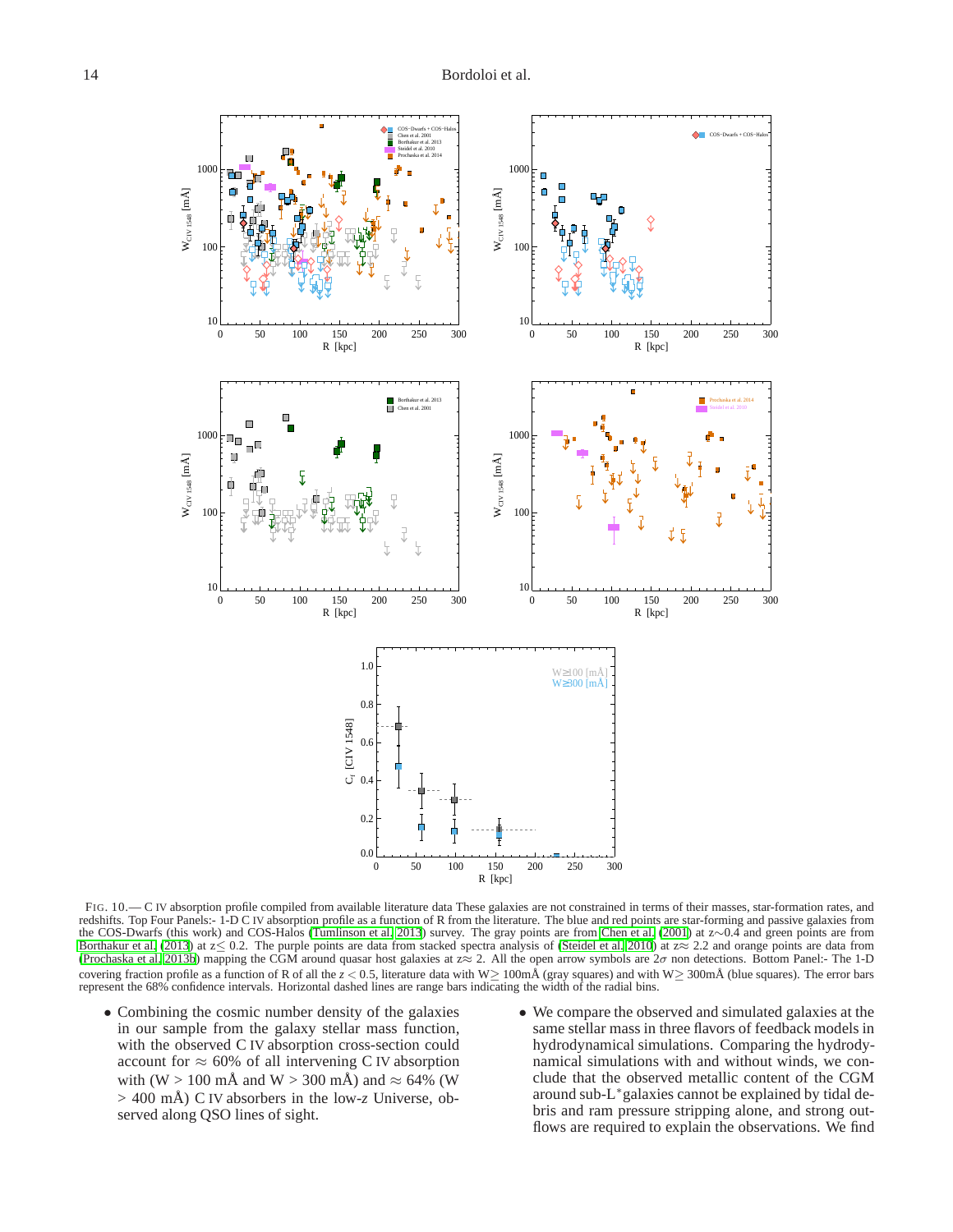that the energy-driven wind model (ezw) is a better overall fit to the present star formation rates and CGM C IV covering fraction measurements as compared to the constant velocity wind model (cw).

In summary, we examined the CGM of sub-L∗galaxies traced by C IV absorption. The detection of CGM carbon masses (traced by C IV) comparable to the ISM carbon mass of these low mass galaxies suggest that a substantial fraction of the baryon budget might be hidden in the CGM of these galaxies. In future work, we shall focus on the other ionization species to characterize the CGM of these sub-L∗galaxies and extend

- <span id="page-14-16"></span>Abazajian, K. N., et al. 2009, ApJS, 182, 543
- <span id="page-14-30"></span>Adelberger, K. L., Shapley, A. E., Steidel, C. C., Pettini, M., Erb, D. K., & Reddy, N. A. 2005, ApJ, 629, 636
- <span id="page-14-29"></span>Adelberger, K. L., Steidel, C. C., Shapley, A. E., & Pettini, M. 2003, ApJ, 584, 45
- <span id="page-14-65"></span>Behroozi, P. S., Wechsler, R. H., & Conroy, C. 2013, ApJ, 770, 57
- <span id="page-14-48"></span>Bertin, E. & Arnouts, S. 1996, A&AS, 117, 393
- <span id="page-14-35"></span>Blanton, M. R. & Roweis, S. 2007, AJ, 133, 734
- <span id="page-14-69"></span>Blanton, M. R., et al. 2001, AJ, 121, 2358
- <span id="page-14-49"></span>Bordoloi, R., Lilly, S. J., Kacprzak, G. G., & Churchill, C. W. 2014, ApJ, 784, 108
- <span id="page-14-5"></span>Bordoloi, R., et al. 2011, The Astrophysical Journal, 743, 10
- <span id="page-14-53"></span>Bordoloi, R., et al. 2013, ArXiv e-prints :1307.6553
- <span id="page-14-26"></span>Borthakur, S., Heckman, T., Strickland, D., Wild, V., & Schiminovich, D. 2013, ApJ, 768, 18
- <span id="page-14-28"></span>Burchett, J. N., Tripp, T. M., Werk, J. K., Howk, J. C., Prochaska, J. X., Ford, A. B., & Davé, R. 2013, ApJL, 779, L17
- <span id="page-14-56"></span>Caffau, E., Ludwig, H.-G., Steffen, M., Freytag, B., & Bonifacio, P. 2011, Sol. Phys., 268, 255
- <span id="page-14-6"></span>Chen, H., Helsby, J. E., Gauthier, J., Shectman, S. A., Thompson, I. B., & Tinker, J. L. 2010, ApJ, 714, 1521
- <span id="page-14-25"></span>Chen, H.-W., Lanzetta, K. M., & Webb, J. K. 2001, ApJ, 556, 158
- <span id="page-14-22"></span>Cooksey, K. L., Kao, M. M., Simcoe, R. A., O'Meara, J. M., & Prochaska,
- <span id="page-14-21"></span>J. X. 2013, ApJ, 763, 37 Cooksey, K. L., Thom, C., Prochaska, J. X., & Chen, H.-W. 2010, ApJ, 708,
- 868
- <span id="page-14-18"></span>Danforth, C. W. & Shull, J. M. 2008, ApJ, 679, 194
- <span id="page-14-24"></span>Danforth, C. W., et al. 2014, ArXiv e-prints:1402.2655
- <span id="page-14-67"></span>Davé, R., Finlator, K., & Oppenheimer, B. D. 2011, MNRAS, 416, 1354
- <span id="page-14-62"></span>Davé, R., Katz, N., Oppenheimer, B. D., Kollmeier, J. A., & Weinberg, D. H. 2013, MNRAS, 434, 2645
- <span id="page-14-19"></span>D'Odorico, V., Calura, F., Cristiani, S., & Viel, M. 2010, MNRAS, 401, 2715
- <span id="page-14-54"></span>Ferland, G. J., Korista, K. T., Verner, D. A., Ferguson, J. W., Kingdon, J. B., & Verner, E. M. 1998, PASP, 110, 761
- <span id="page-14-2"></span>Green, J. C., et al. 2012, ApJ, 744, 60
- <span id="page-14-63"></span>Haardt, F. & Madau, P. 2001, in Clusters of Galaxies and the High Redshift Universe Observed in X-rays, ed. D. M. Neumann & J. T. V. Tran
- <span id="page-14-64"></span>Haardt, F. & Madau, P. 2012, ApJ, 746, 125
- <span id="page-14-61"></span>Hinshaw, G., et al. 2013, ApJS, 208, 19
- <span id="page-14-40"></span>Holland, S. T. et al. 2012, Cosmic Origins Spectrograph Instrument Handbook for Cycle 21 v. 5.0
- <span id="page-14-42"></span>Liang, C. J. & Chen, H.-W. 2014, ArXiv e-prints:1402.3602
- <span id="page-14-1"></span>Lilly, S. J., et al. 2009, ApJS, 184, 218
- <span id="page-14-37"></span>Meiring, J. D., Tripp, T. M., Prochaska, J. X., Tumlinson, J., Werk, J., Jenkins, E. B., Thom, C., O'Meara, J. M., & Sembach, K. R. 2011, ApJ, 732, 35
- <span id="page-14-46"></span>Meiring, J. D., Tripp, T. M., Werk, J. K., Howk, J. C., Jenkins, E. B.,
- Prochaska, J. X., Lehner, N., & Sembach, K. R. 2013, ApJ, 767, 49 Moster, B. P., Somerville, R. S., Maulbetsch, C., van den Bosch, F. C.,
- <span id="page-14-36"></span>Macciò, A. V., Naab, T., & Oser, L. 2010, ApJ, 710, 903
- <span id="page-14-59"></span>Moustakas, J., Coil, A. L., Aird, J., Blanton, M. R., Cool, R. J., Eisenstein, D. J., Mendez, A. J., Wong, K. C., Zhu, G., & Arnouts, S. 2013, ApJ, 767, 50
- <span id="page-14-50"></span>Nielsen, N. M., Churchill, C. W., & Kacprzak, G. G. 2013, ApJ, 776, 115

the baryon census began by the COS-Halos survey to these low masses.

#### 10. ACKNOWLEDGEMENT

Support for program GO12248 was provided by NASA through a grant from the Space Telescope Science Institute, which is operated by the Association of Universities for Research in Astronomy, Inc., under NASA contract NAS 5- 26555. BDO was supported by HST grant HST-AR-12841. Support for the simulations presented in this work was provided by the Ahmanson Foundation.

**REFERENCES** 

- <span id="page-14-66"></span>Oppenheimer, B. D., Davé, R., Kereš, D., Fardal, M., Katz, N., Kollmeier, J. A., & Weinberg, D. H. 2010, MNRAS, 406, 2325
- <span id="page-14-14"></span>Peeples, M. S., Werk, J. K., Tumlinson, J., Oppenheimer, B. D., Prochaska, J. X., Katz, N., & Weinberg, D. H. 2014, ApJ, 786, 54
- <span id="page-14-32"></span>Prochaska, J. X., Hennawi, J. F., & Simcoe, R. A. 2013a, ApJL, 762, L19
- <span id="page-14-7"></span>Prochaska, J. X., Weiner, B., Chen, H.-W., Mulchaey, J., & Cooksey, K. 2011a, ApJ, 740, 91
- <span id="page-14-43"></span>Prochaska, J. X., Weiner, B., Chen, H.-W., Mulchaey, J., & Cooksey, K. 2011b, ApJ, 740, 91
- <span id="page-14-68"></span>Prochaska, J. X., et al. 2013b, ApJ, 776, 136
- <span id="page-14-52"></span>Rubin, K. H. R., Prochaska, J. X., Koo, D. C., & Phillips, A. C. 2012, ApJL, 747, L26
- <span id="page-14-39"></span>Sahnow, D. J., et al. 2011, in Society of Photo-Optical Instrumentation Engineers (SPIE) Conference Series, Vol. 8145, Society of Photo-Optical Instrumentation Engineers (SPIE) Conference Series
- <span id="page-14-47"></span>Savage, B. D., Kim, T.-S., Wakker, B. P., Keeney, B., Shull, J. M., Stocke, J. T., & Green, J. C. 2014, ApJS, 212, 8
- <span id="page-14-41"></span>Savage, B. D. & Sembach, K. R. 1991, ApJ, 379, 245
- <span id="page-14-34"></span>Schiminovich, D., et al. 2007, ApJS, 173, 315
- <span id="page-14-33"></span>Schombert, J. M., McGaugh, S. S., & Eder, J. A. 2001, AJ, 121, 2420
- <span id="page-14-57"></span>Shull, J. M., Danforth, C. W., & Tilton, E. M. 2014, ApJ submitted
- <span id="page-14-20"></span>Simcoe, R. A., et al. 2011, ApJ, 743, 21
- <span id="page-14-60"></span>Springel, V. 2005, MNRAS, 364, 1105
- <span id="page-14-17"></span>Steidel, C. C. 1990, ApJS, 72, 1
- <span id="page-14-31"></span>Steidel, C. C., Erb, D. K., Shapley, A. E., Pettini, M., Reddy, N., Bogosavljevic, M., Rudie, G. C., & Rakic, O. 2010, ApJ, 717, 289 ´
- <span id="page-14-4"></span>Stocke, J. T., Keeney, B. A., Danforth, C. W., Shull, J. M., Froning, C. S., Green, J. C., Penton, S. V., & Savage, B. D. 2013, ApJ, 763, 148
- <span id="page-14-10"></span>Stocke, J. T., et al. 2014, ArXiv e-prints:1405.4307
- <span id="page-14-15"></span>Thom, C., et al. 2012, ApJL, 758, L41
- <span id="page-14-23"></span>Tilton, E. M., Danforth, C. W., Shull, J. M., & Ross, T. L. 2012, ApJ, 759, 112
- <span id="page-14-27"></span>Tripp, T. M., Aracil, B., Bowen, D. V., & Jenkins, E. B. 2006, ApJL, 643, L77
- <span id="page-14-44"></span>Tripp, T. M., Sembach, K. R., Bowen, D. V., Savage, B. D., Jenkins, E. B., Lehner, N., & Richter, P. 2008, ApJS, 177, 39
- <span id="page-14-45"></span>Tripp, T. M., et al. 2011, Science, 334, 952
- <span id="page-14-58"></span>Tumlinson, J. & Fang, T. 2005, ApJL, 623, L97
- <span id="page-14-38"></span>Tumlinson, J., Werk, J. K., Thom, C., Meiring, J. D., Prochaska, J. X., Tripp, T. M., O'Meara, J. M., Okrochkov, M., & Sembach, K. R. 2011a, ApJ, 733, 111
- <span id="page-14-12"></span>Tumlinson, J., et al. 2011b, Science, 334, 948
- <span id="page-14-3"></span>Tumlinson, J., et al. 2013, ApJ, 777, 59
- <span id="page-14-51"></span>Weiner, B. J., et al. 2009, ApJ, 692, 187
- <span id="page-14-11"></span>Werk, J. K., Prochaska, J. X., Thom, C., Tumlinson, J., Tripp, T. M.,
- O'Meara, J. M., & Meiring, J. D. 2012, ApJS, 198, 3
- <span id="page-14-9"></span>Werk, J. K., Prochaska, J. X., Thom, C., Tumlinson, J., Tripp, T. M., O'Meara, J. M., & Peeples, M. S. 2013, ApJS, 204, 17
- <span id="page-14-13"></span>Werk, J. K., et al. 2014, ApJ, 792, 8
- <span id="page-14-55"></span>Woo, J., Courteau, S., & Dekel, A. 2008, MNRAS, 390, 1453
- <span id="page-14-0"></span>York, D. G., et al. 2000, AJ, 120, 1579
- <span id="page-14-8"></span>Zhu, G. & Ménard, B. 2013, ApJ, 770, 130
- APPENDIX

HST-COS spectra of the detected 17 C IV absorbers over-plotted with their corresponding Voigt profile fits are shown below.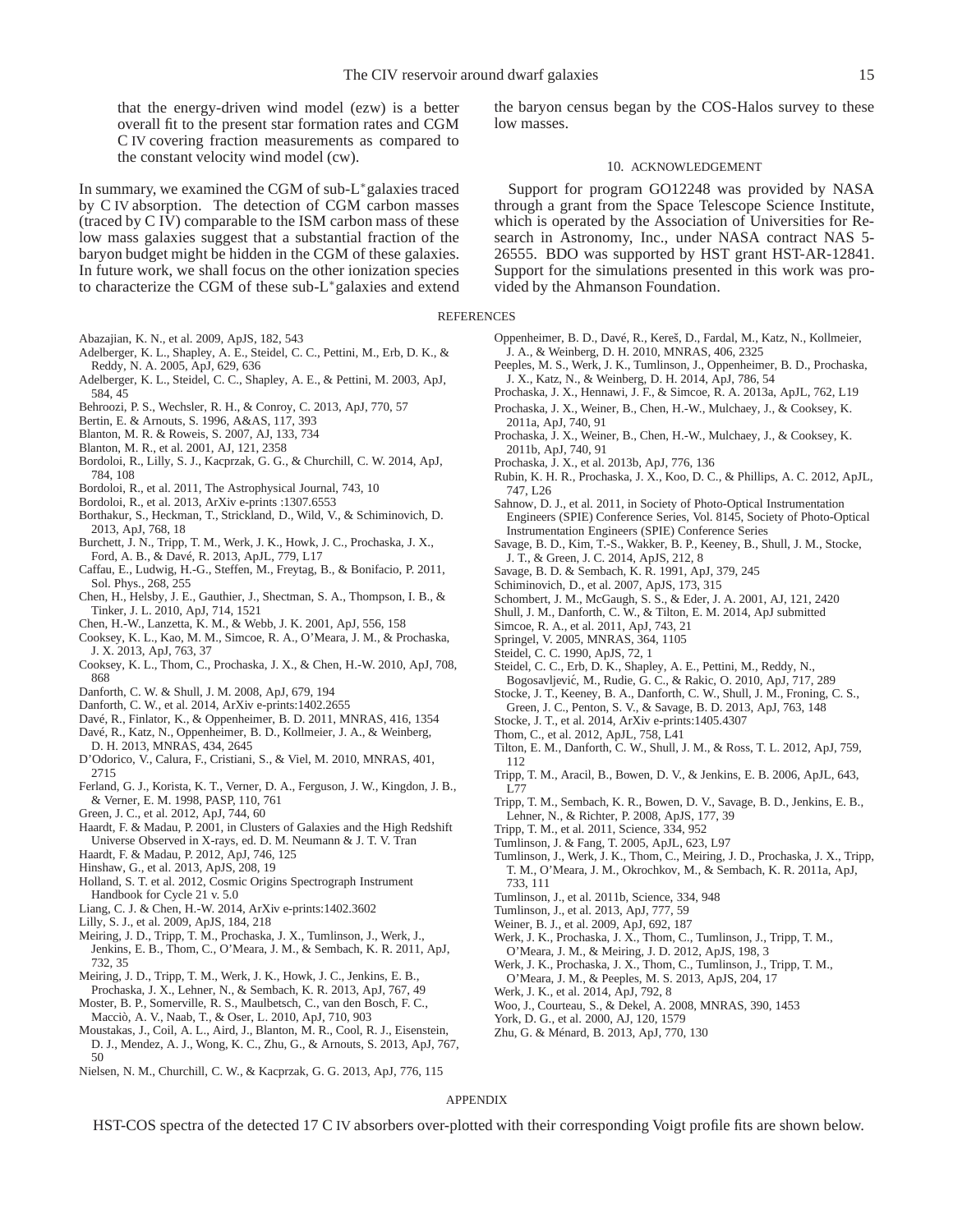# <span id="page-15-0"></span>16 Bordoloi et al.

TABLE 1 COS-DWARFS GALAXY-CIV MEASUREMENTS:

| QSO Name                 | Galaxy <sup>a</sup> | Galaxy                     | Galaxy                         | $z_{sys}$      | $L/L^{\ast b}$ | $log M_*$     | R <sup>c</sup> | $R_{\rm vir}^{\ d}$ | log sSFR                         | $log(N_{\text{CIV}})^e$    | $W_r$ <sup>f</sup>          | $\phi$ g        | C IV $3\sigma$       |
|--------------------------|---------------------|----------------------------|--------------------------------|----------------|----------------|---------------|----------------|---------------------|----------------------------------|----------------------------|-----------------------------|-----------------|----------------------|
|                          |                     | $\alpha$ [J2000]           | $\delta$ [J2000]               |                |                | $[M_{\odot}]$ | [kpc]          | [kpc]               | $\lceil \mathrm{vr}^{-1} \rceil$ | $[cm^{-2}]$                | [mÅ]                        | $[$ Deg $]$     | detection limit [mÅ] |
| $J0929+4644$             | 172 157             | 09:29:11.71                | $+46:41:47.2$                  | 0.017          | 0.019          | 8.5           | 52             | 132                 | $-8.7$                           | $13.73 \pm 0.05$           | $173 \pm 22$                | 50              | 30                   |
| $J0925+4535$             | 227 334             | 09:25:30.98                | $+45:31:57.8$                  | 0.014          | 0.111          | 10.0          | 95             | 259                 | $-10.3$                          | $13.56 \pm 0.06$           | $106 \pm 18$                | 9               | 30                   |
| $J1207+2624$             | 285 98              | 12:07:13.89                | $+26:24:55.4$                  | 0.048          | 0.066          | 9.7           | 90             | 225                 | $-10.0$                          | $14.19 \pm 0.03$           | $437 \pm 33$                | 11              | 36                   |
| J1545+0936               | 285 81              | 15:45:48.20                | $+09:36:42.2$                  | 0.055          | 0.181          | 9.8           | 84             | 232                 | $-9.8$                           | $14.14 \pm 0.05$           | $393 \pm 41$                | 55              | 57                   |
| J1342+1844               | 160 190             | 13:42:51.43                | $+18:41:44.5$                  | 0.027          | 0.052          | 9.4           | 101            | 202                 | $-10.0$                          | $13.71 \pm 0.11$           | $158 \pm 44$                | 65              | 54                   |
| $J1122+5755$             | 259 309             | 11:22:06.67                | $+57:54:45.3$                  | 0.011          | 0.029          | 9.1           | 65             | 182                 | $-10.1$                          | $13.74 \pm 0.08$           | $149 \pm 39$                | 86              | 51                   |
| J1330+3119               | 70 57               | 13:30:57.52                | $+31:19:50.2$                  | 0.034          | 0.045          | 9.5           | 37             | 206                 | $-10.1$                          | $14.27 \pm 0.03$           | $406 \pm 30$                | 7               | 51                   |
| J1134+2555               | 358 76              | 11:34:57.46                | $+25:56:44.6$                  | 0.032          | 0.080          | 9.7           | 47             | 224                 | $-9.9$                           | $13.58 \pm 0.12$           | $111 \pm 35$                | 78              | 48                   |
| J1059+2517               | 247 92              | 10:59:52.49                | $+25:16:33.5$                  | 0.021          | 0.117          | 9.9           | 37             | 252                 | $-10.1$                          | $13.74 \pm 0.08$           | $152 \pm 34$                | 85              | 42                   |
| $J0843+4117$             | 94 177              | 08:44:05.20                | $+41:17:26.4$                  | 0.030          | 0.040          | 9.6           | 103            | 216                 | $-9.9$                           | $13.84 \pm 0.10$           | $180 \pm 43$                | 22              | 75                   |
| J0949+3902               | 234 105             | 09:49:45.57                | $+39:01:01.9$                  | 0.018          | 0.064          | 9.7           | 37             | 233                 | $-9.7$                           | >14.54                     | $605 \pm 28$                | 9               | 42                   |
| J0826+0742               | 69 79               | 08:26:38.51                | $+07:43:16.4$                  | 0.052          | 0.085          | 9.7           | 77             | 222                 | $-9.6$                           | >14.39                     | $452 \pm 38$                | 63              | 54                   |
| $J0959+0503$             | 318_13              | 09:59:15.04                | $+05:04:05.0$                  | 0.059          | 0.088          | 10.0          | 14             | 247                 | $-9.9$                           | >14.69                     | $824 \pm 38$                | 56              | 42                   |
| J1236+2641               | 356 25              | 12:36:03.91<br>00:42:22.27 | $+26:42:01.4$                  | 0.062<br>0.095 | 0.043<br>0.039 | 9.4<br>9.6    | 28<br>15       | 193                 | $-9.7$                           | >14.38                     | $258 \pm 83$                | 50<br>27        | 144                  |
| J0042-1037<br>PG1202+281 | 358 9<br>165 95     | 12:04:43.87                | $-10:37:35.2$<br>$+27:52:39.2$ | 0.051          | 0.096          | 10.0          | 92             | 200<br>254          | $-10.3$<br>$< -12.1$             | >14.55<br>$13.58 \pm 0.10$ | $511 \pm 48$<br>$95 \pm 30$ | 59              | 87<br>54             |
| $J0820+2334$             | 260 17              | 08:20:22.99                | $+23:34:47.4$                  | 0.095          | 0.046          | 9.8           | 29             | 218                 | $< -10.9$                        | >14.10                     | $201 \pm 42$                | 50              | 87                   |
| J0809+4619               | 257 269             | 08:08:42.75                | $+46:18:29.0$                  | 0.024          | 0.030          | 9.0           | 125            | 169                 | $-9.6$                           | < 12.88                    | < 14                        | 52              | 30                   |
| J1327+4435               | 122 131             | 13:27:14.52                | $+44:33:54.3$                  | 0.048          | 0.089          | 9.8           | 119            | 229                 | $-9.5$                           | < 13.25                    | $<$ 19                      | 32              | 45                   |
| $J0912+2957$             | 20 223              | 09:12:41.57                | $+30:00:53.9$                  | 0.023          | 0.062          | 9.8           | 102            | 240                 | $-10.0$                          | < 12.97                    | < 18                        | 42              | 39                   |
| $J0947+1005$             | 135 580             | 09:48:00.79                | $+09:58:15.4$                  | 0.010          | 0.014          | 9.0           | 120            | 172                 | $-10.0$                          | < 13.02                    | < 20                        | 73              | 45                   |
| PG1049-005               | 316 78              | 10:51:47.77                | $-00:50:20.3$                  | 0.039          | 0.110          | 9.6           | 58             | 219                 | $-9.9$                           | < 12.98                    | < 16                        | 53              | 36                   |
| $J1521+0337$             | 252 124             | 15:21:31.73                | $+03:36:51.8$                  | 0.036          | 0.087          | 9.5           | 87             | 206                 | $-9.5$                           | < 13.56                    | $<$ 58                      | 69              | 120                  |
| $J1451+2709$             | 184 526             | 14:51:05.82                | $+27:00:42.3$                  | 0.013          | 0.008          | 8.3           | 135            | 114                 | $-9.8$                           | < 13.09                    | < 18                        | 81              | 39                   |
| $J1342+0505$             | 210 241             | 13:41:58.41                | $+05:01:55.7$                  | 0.025          | 0.038          | 9.4           | 116            | 201                 | $-9.9$                           | < 13.35                    | < 17                        | 73              | 39                   |
| $J1211+3657$             | 312 196             | 12:11:02.54                | $+36:59:53.9$                  | 0.023          | 0.147          | 10.1          | 90             | 272                 | $-9.8$                           | < 13.17                    | $<$ 29                      | 89              | 45                   |
| $J1121+0325$             | 73 198              | 11:21:26.95                | $+03:26:41.6$                  | 0.023          | 0.174          | 10.1          | 89             | 277                 | $-10.2$                          | < 13.45                    | < 44                        | $7\phantom{.0}$ | 114                  |
| $J1001+5944$             | 87 608              | 10:02:23.03                | $+59:44:34.5$                  | 0.011          | 0.018          | 8.7           | 135            | 148                 | $-9.7$                           | < 12.89                    | < 15                        | 76              | 30                   |
| J0155-0857               | 329 403             | 01:55:16.26                | $-08:51:15.4$                  | 0.013          | 0.015          | 9.0           | 105            | 169                 | $-9.8$                           | < 13.15                    | $<$ 28                      | 24              | 51                   |
| J0310-0049               | 124 197             | 03:10:38.64                | $-00:51:43.6$                  | 0.026          | 0.008          | 8.5           | 101            | 129                 | $-9.9$                           | < 13.04                    | < 21                        | 70              | 48                   |
| J0242-0759               | 84 223              | 02:43:05.80                | $-07:58:53.3$                  | 0.029          | 0.040          | 8.9           | 126            | 166                 | $-9.6$                           | < 13.23                    | $<$ 34                      | 32              | 72                   |
| J1059+1441               | 316 200             | 10:59:35.63                | $+14:44:07.7$                  | 0.010          | 0.006          | 8.2           | 41             | 102                 | $-9.1$                           | < 13.06                    | < 16                        | 19              | 36                   |
| $J1357+1704$             | 93_248              | 13:57:29.95                | $+17:04:29.2$                  | 0.026          | 0.042          | 9.3           | 124            | 196                 | $-9.7$                           | < 12.93                    | < 17                        | 19              | 39                   |
| $J0946+4711$             | 198_218             | 09:46:14.61                | $+47:08:03.3$                  | 0.015          | 0.080          | 9.6           | 66             | 222                 | $-9.9$                           | < 13.71                    | $<$ 59                      | 18              | 156                  |
| J1022+0132               | 337_29              | 10:22:18.22                | $+01:32:45.4$                  | 0.074          | 0.024          | 9.1           | 39             | 167                 | $-10.1$                          | < 13.31                    | $<$ 45                      | 71              | 72                   |
| J1616+4154               | 327 30              | 16:16:47.99                | $+41:54:41.3$                  | 0.104          | 0.041          | 9.2           | 55             | 172                 | $-9.4$                           | < 13.47                    | $<$ 39                      | 84              | 63                   |
| J1356+2515               | 182 159             | 13:56:25.02                | $+25:12:44.2$<br>$+31:59:12.2$ | 0.032<br>0.022 | 0.038          | 9.6<br>9.3    | 97<br>134      | 212<br>197          | $<-12.1$                         | < 13.27                    | $<$ 35<br>$<$ 25            | 87<br>49        | 72<br>57             |
| J1210+3157               | 65_308<br>114 210   | 12:10:59.71                | $+26:32:50.1$                  | 0.028          | 0.022<br>0.063 | 9.8           |                | 239                 | $< -11.7$<br>$<-12.1$            | < 13.11<br>< 13.28         | $<$ 32                      |                 | 72                   |
| J1117+2634<br>J1104+3141 |                     | 11:18:08.60                | $+31:40:15.1$                  | 0.047          | 0.079          | 9.7           | 114<br>58      | 225                 | $< -10.9$                        | < 13.23                    | $<$ 29                      | 16<br>16        | 39                   |
| J1342+3829               | 211 65<br>322 238   | 11:04:04.25<br>13:42:18.70 | $+38:32:12.2$                  | 0.012          | 0.031          | 9.2           | 54             | 190                 | $\,< -11.0$                      | < 13.07                    | < 19                        | 6               | 42                   |
| J0212-0737               | 334 153             | 02:12:13.91                | $-07:35:01.1$                  | 0.018          | 0.022          | 9.0           | 53             | 170                 | $< -10.7$                        | < 12.95                    | < 19                        | 21              | 51                   |
| J1103+4141               | 13 58               | 11:03:14.15                | $+41:42:51.7$                  | 0.030          | 0.029          | 9.5           | 33             | 206                 | $\leq -11.5$                     | < 13.34                    | $<$ 25                      | 77              | 45                   |
|                          |                     |                            |                                |                |                |               |                |                     |                                  |                            |                             |                 |                      |

<sup>a</sup> We label the galaxies by the position angle with respect to the QSO, N through E, and with the angular separation in arcsec.

<sup>b</sup> Galaxy luminosity in terms of L<sup>\*</sup>, where L<sup>\*</sup> is given by an R-band absolute magnitude of -21.12 [\(Blanton et al. 2001](#page-14-69)).<br><sup>c</sup> Impact parameter in kpc.

<sup>d</sup> Virial radius in kpc.

<sup>e</sup> Limits on *N<sub>CIV</sub>* are 2  $\sigma$ , AOD column Densities

f CIV 1548 rest frame equivalent widths. Limits on  $W_r$  are  $1\sigma$ .<br><sup>g</sup> Azimuthal angle with respect to the galaxy's projected minor axis.

<span id="page-15-1"></span>

| Title                 | $\log M_{*}/M_{\odot}$ | $M_{\rm carbon}/M_{\odot}$ <sup>a</sup> | $M_{\text{carbon}}/M_{\odot}$ <sup>b</sup> |
|-----------------------|------------------------|-----------------------------------------|--------------------------------------------|
| All galaxies          | $8 - 9.5$              | $0.4 \times 10^{6}$                     | $0.4 \times 10^{6}$                        |
|                       | $9.5 - 10$             | $0.9 \times 10^{6}$                     | $1.9 \times 10^{6}$                        |
| Star-forming galaxies | $8 - 9.5$              | $0.5 \times 10^{6}$                     | $0.5 \times 10^{6}$                        |
|                       | $9.5 - 10$             | $1.1 \times 10^{6}$                     | $2.6 \times 10^{6}$                        |

TABLE 2 MINIMUM CARBON MASS ESTIMATES:

 $^a$  AOD  $N_{CIV}$ 

<sup>b</sup> Voigt Profile fitted *NCIV*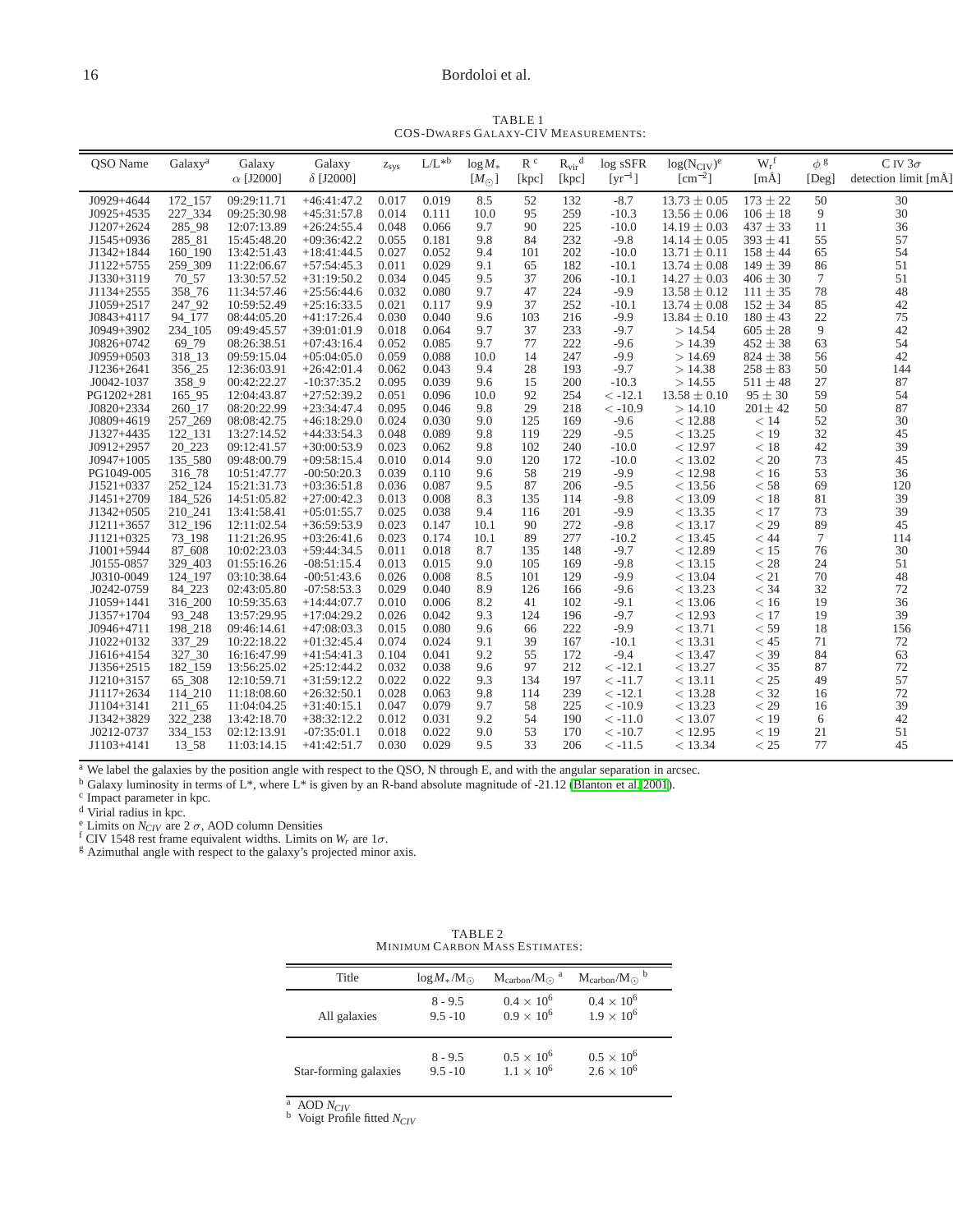

FIG. 11.— HST-COS quasar spectra of the C IV absorption doublets with their corresponding Voigt profile fits (solid black line). The vertical red ticks indicate the centroids of individual Voigt profile components and the black crosses show the velocity range over which the profile was integrated to compute their equivalent widths. For each system their rest frame equivalent widths and the S/N of the spectrum at C IV rest frame are shown.